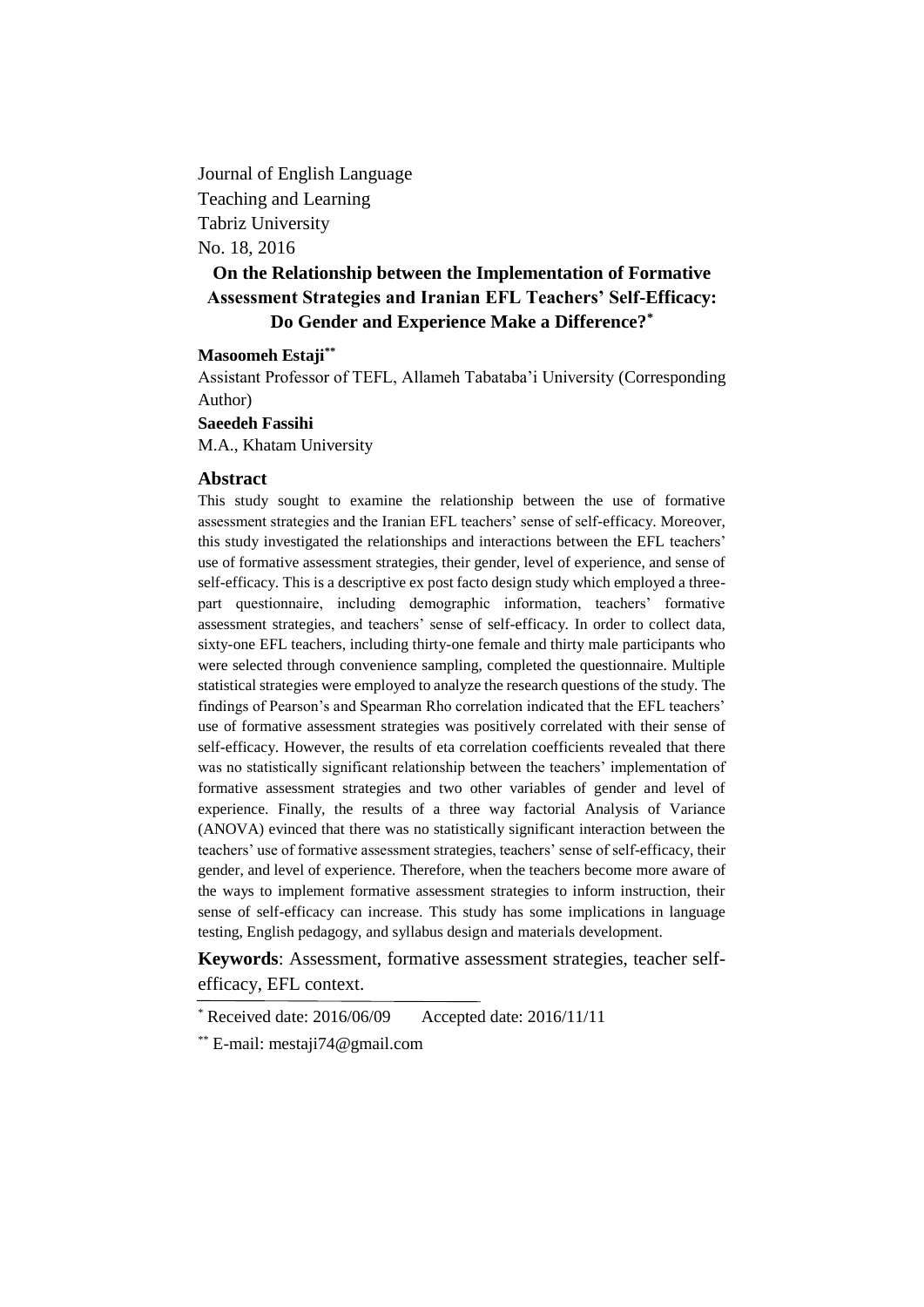#### **Introduction**

Assessment is an important part of every classroom and educational setting. Teachers assess their learners to see what the students have learned during the course of instruction in the classroom. According to the National Council of Teachers of Mathematics (NCTM, 2000), assessment should be more than a final exam to examine the learners' achievement; rather it should be an essential part of teaching which guides the instructional designs. In fact, the EFL teachers need to evaluate the learners regularly in order to find out the students' points of strengths and weaknesses in the classroom. In other words, several assessment strategies can be used in order to be aware of the students' process of learning.

In particular, there are two main kinds of assessment in the educational field, known as formative and summative. These assessment forms may be considered mistakenly by the teachers since they use different assessment strategies in the classroom, whereas they are not able to clearly distinguish them. Formative assessment is also known as Assessment for Learning (AfL), whereas summative assessment is considered as Assessment of Learning (AoL). Summative assessment is concerned with the summary of what the student has learned at the exact point in time (Black & Wiliam, 1998; Doig, 2006; Wiliam & Black, 1996). On the other hand, formative assessment is required when the results of the assessment is applied to inform or guide future instructions in the classroom (Black & Wiliam, 1998). Likewise, assessment for learning is related to the systematic process of constantly collecting proof on what is being learned while instruction is continuing (Heritage & Niemi, 2006). The feedback gathered provides constructive information regarding the learners' existing level in relation to the target level in which a desired learning outcome is achieved. In fact, it has been emphasized that the terms "formative" and "summative" are used to describe the multiple roles of assessment not assessments themselves (Wiliam & Black, 1996).

The instructors' implementation of various formative assessment strategies in the class depends on the teachers' personal opinion, belief, and ability. Further, the teachers' awareness and use of formative assessment strategies can be an important resource for promoting the teachers' sense of self-efficacy. However, there is dearth of research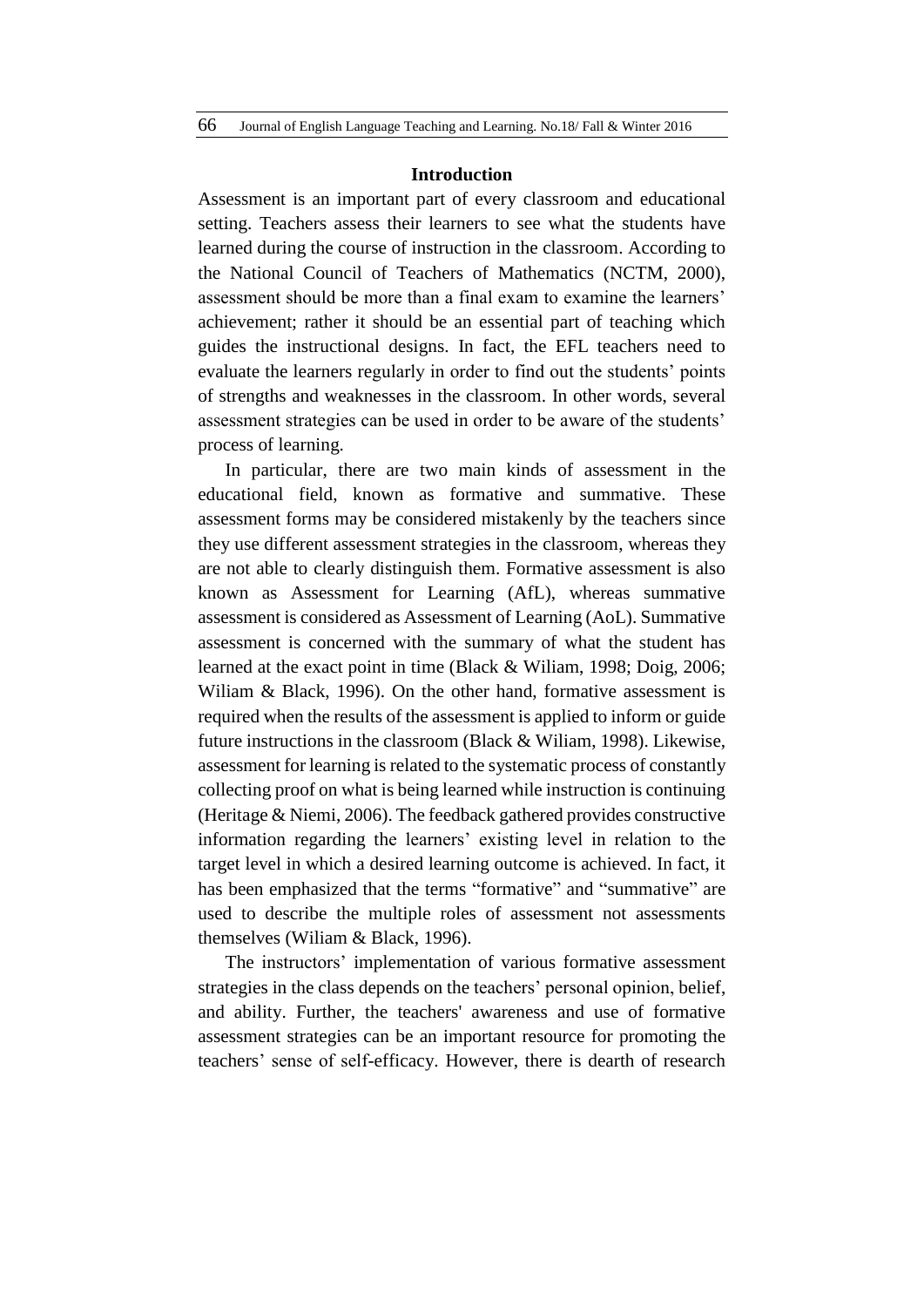into the role of teachers' use of formative assessment strategies in determining their self-efficacy.

Applying formative assessment strategies helps the teachers manage the instructional plans and practices. Moreover, it makes the learners aware of how they are learning the course. Therefore, this study was conducted to examine whether there is a relationship between the use of formative assessment strategies and Iranian EFL teachers' selfefficacy considering the two variables of gender and level of experience. Moreover, this study examined whether there is any interaction between the use of formative assessment strategies, EFL teachers' level of experience, gender, and their sense of self-efficacy.

## **Literature Review**

Successful instructors have probably used formative assessment throughout history. Socrates is known as an early practitioner who used the crucial feature of formative assessment. He asked his students many questions in order to modify his teaching practices and behaviors based on their responses. The term "formative assessment" is quite new, although many teachers followed the Socrates' method for a long time. Benjamin Bloom was the first person who used formative assessment in the educational assessment system in order to put the basic features for mastery learning (Bloom, Hastings, & Madaus, 1971). The goal of mastery learning was to confirm that the learners do not move on to the following level until they have achieved the intended targets of the current level.

After some decades, formative assessment became more widespread and language scholars decided to insert it in standardized tests. Bloom (1977) discovered two vital features of formative learning which are providing feedback for the students and creating corrective situations for all important constituents of learning. According to Bloom (1977), teachers could use formative information in order to put the students in various cooperative groups. Moreover, the teachers could apply different teaching strategies and feedback based on the learners' individual needs and actions.

Despite avid interest in the concept and use of formative assessment, the examination of related studies in the literature revealed that formative assessment has clearly focused on its impact on the students' learning and achievement, but not much on the teachers' uses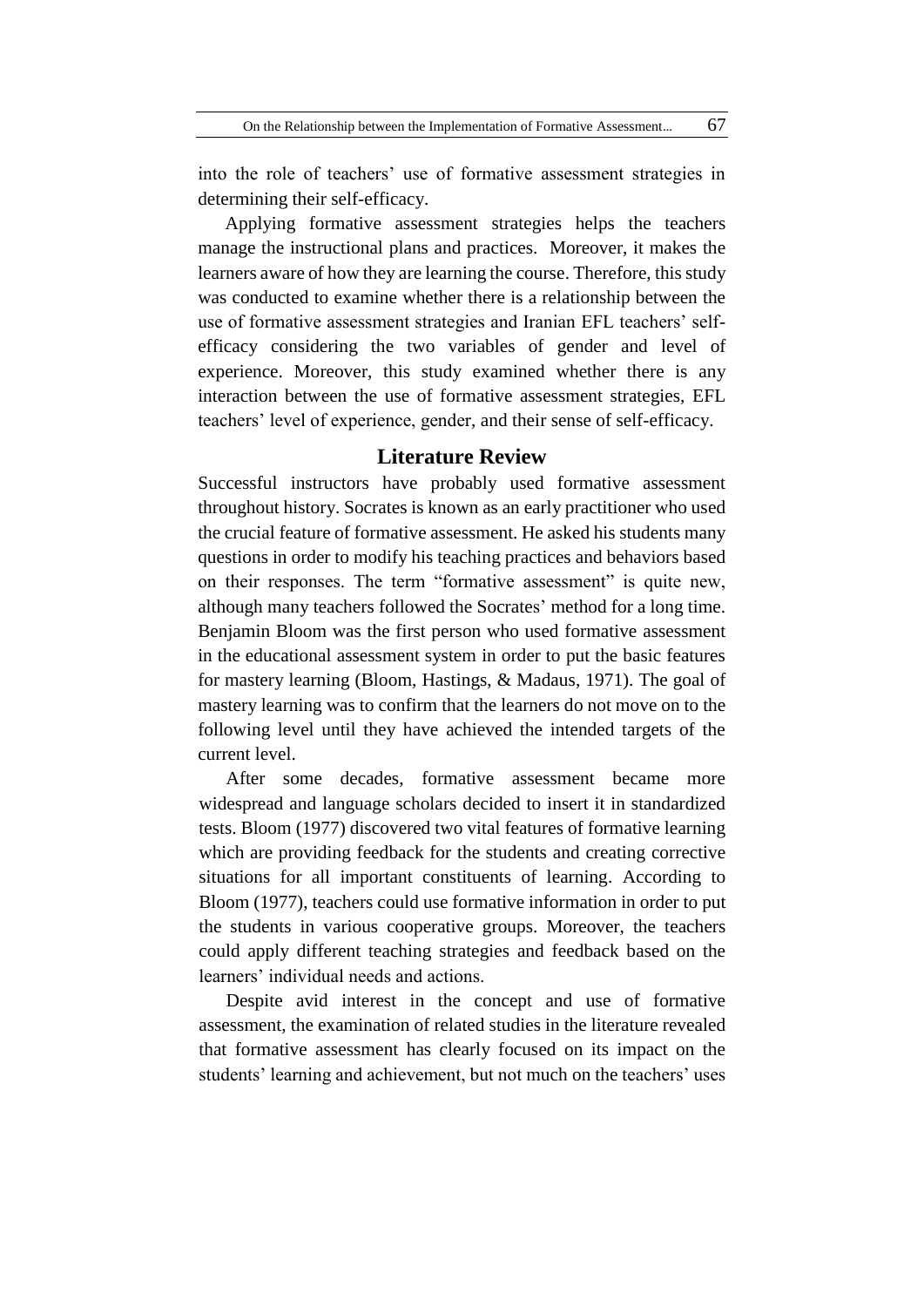and teaching efficacy. For instance, Black and Wiliam (1998b) made a major attempt in the embrace of formative assessment in 1998 when they completed a meta-analysis of more than 250 research studies on the topic. Their findings, published as "Inside the Black Box," made a compelling case for formative assessment. Black and Wiliam (1998b) found that student gains, impacted by formative assessment strategies, were "among the largest ever reported for educational interventions" (p. 61). Research has also shown that the teachers, who used formative assessments to provide feedback to their learners, have had a greater influence on the learners' academic achievement. (Black, et al., 2004; Black & Wiliam, 1998b; Kirton, et al., 2007; Leahy et al., 2005).

On the other hand, the findings of Allinder's (1995) study, on the teachers' use of formative assessment, revealed that the teachers, who were confident in their personal and teaching efficacy, made better use of formative assessments than those who were less confident. Moreover, in a recent study, Eufemia (2012) examined the relationship between third, fourth, and fifth grade teachers' assessment literacy, their instructional use of assessment data, and their sense of selfefficacy. She analyzed the types and frequency of formative assessments that teachers used, how these assessments were applied, and the use of data gathered to inform instruction. Additionally, the teachers' understanding of formative assessment and the impact of formative assessment on the students' learning and achievement in mathematics were investigated. The obtained results showed that the teachers frequently use formative assessments to make informed changes about classroom instruction. Likewise, the instructors perceived such changes to be effective in raising mathematics achievement. Overall, the teacher participants were comfortable with their level of assessment knowledge and had a high sense of teacher efficacy. Finally, there was a positive relationship between the teachers' use of formative assessment and their self-efficacy in terms of assessment type, assessment knowledge, and effectiveness of assessments.

All in all, studies such as "Inside the Black Box" direct the way for many educational leaders to define and apply formative assessment in classrooms throughout the world. Moreover, the information guides us to change our view toward assessment. In order to fill the gap in the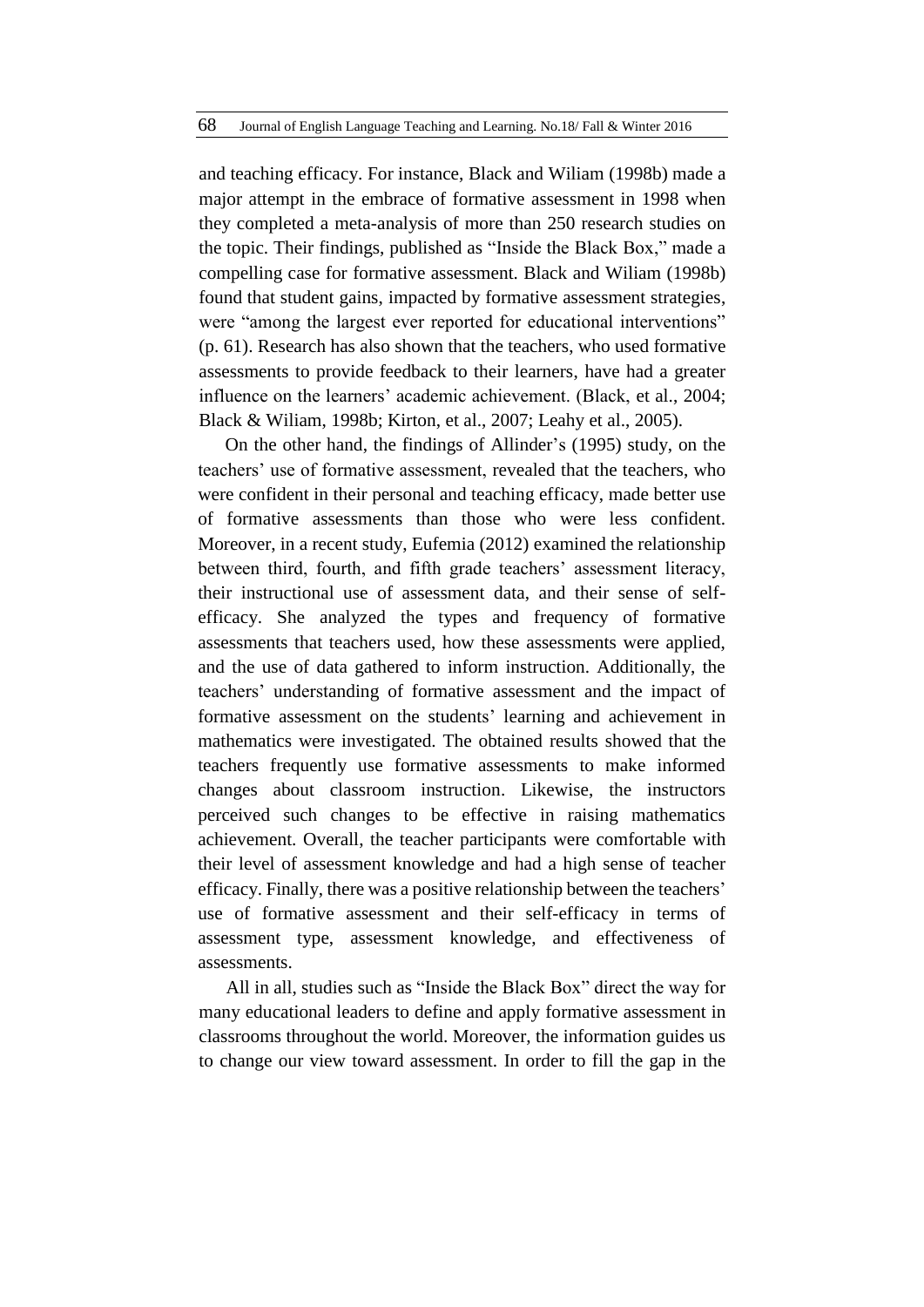literature, this study aimed to examine the relationship between the EFL teachers' use of formative assessment strategies and their sense of selfefficacy. The interaction between the use of formative assessment strategies, EFL teachers' gender, and level of experience, and their sense of self-efficacy was also investigated. Following the purpose of the study, four research questions were formulated as follows:

- 1. Is there any statistically significant relationship between the use of formative assessment strategies and Iranian EFL teachers' selfefficacy?
- 2. Is there any statistically significant relationship between the use of formative assessment strategies and EFL teachers' gender?
- 3. Is there any statistically significant relationship between the use of formative assessment strategies and EFL teachers' level of experience?
- 4. Is there any interaction between formative assessment strategies, EFL teachers' gender, level of experience, and their sense of selfefficacy?

### **Theoretical Framework of the Study**

Various theoretical models and perspectives have been proposed on formative assessment and teacher efficacy. However, the core models, which were employed in this study, are presented in this section.

The existing conceptualization of formative assessment is rooted in the sociocultural constructivistic view of learning (Heritage, 2010; Pellegrino et al., 2001; Shepard, 2000). Since the focus of this study is on the use of formative assessment strategies in the classroom, the four principal elements of formative assessments, such as identifying the gap, providing feedback, involving students, and developing learning progressions, have been considered (Heritage, 2007). Moreover, Formative Assessment for Teachers and Students (FAST), State Collaborative on Assessment and Student Standards (FAST SCASS, 2008) of the Council of Chief State School Officers (CCSSO, 2008), was employed that focuses on the following attributes (p. 4) as the critical features of effective formative assessment use.

1. Learning Progressions: The "sub-goals" of the final learning goal should be obviously defined. It also explains how "concepts" and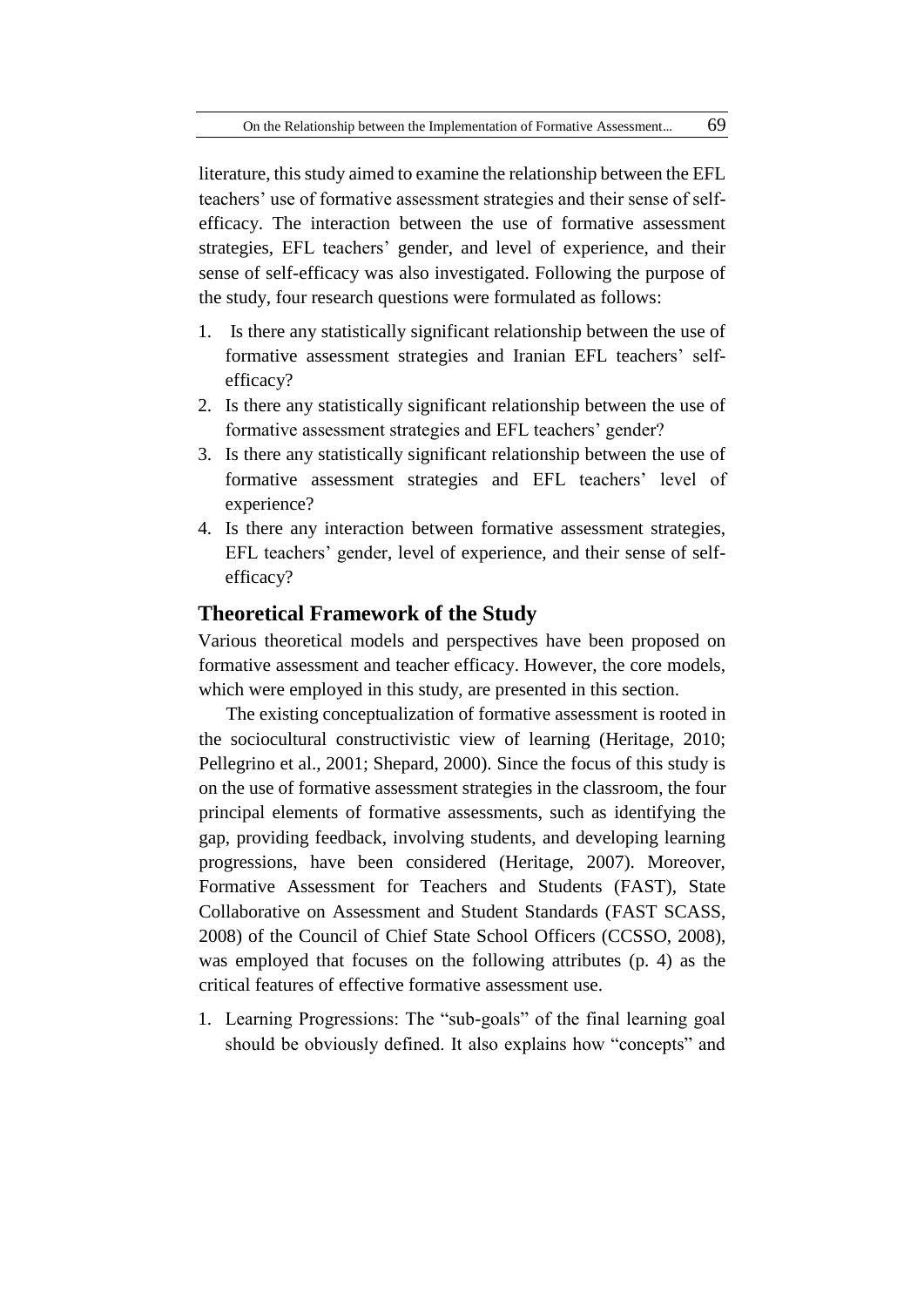"skills" are formed in the field, and indicate the way in which the students are supposed to get the expected goals.

- 2. Learning Goals and Criteria for Success: Instructors should clearly explain the learning goals and criteria for success to the students. Therefore, the teachers should not only explain the "instructional goals", but also clarify the criteria by which the students' learning is assessed.
- 3. Descriptive Feedback: Teachers should provide the students "evidence-based feedback" which is related to the expected instructional goals and criteria for success. "Descriptive feedback" may be about the quality of each student's learning which offers how she can improve in this process.
- 4. Self- and Peer-Assessment: Both the teacher and students are involved in the process of formative assessment. Moreover, peer and self-assessment can provide chances for the students to think metacognitively about their learning. Although the teacher feedback is important, the involvement of the student in peer assessment brings more opportunities to share and receive feedback. Thinking "meta-cognitively" help the students have an active role in "planning", "monitoring" and "evaluating" their learning progress.
- 5. Collaboration*:* Both the teacher and students should be partners in the teaching and learning process in the classroom. They should share learning outcomes and criteria for success.

Teacher self-efficacy, on the other hand, is a construct that was developed within the context of Bandura's social-cognitive theory which defined self-efficacy as the belief about one's own abilities to establish and perform a certain task (Bandura, 1997). According to Bandura's theory, self-efficacy has two components: "efficacy expectation" and "outcome expectancy". The first one is related to the fact that one has the capability, knowledge, and skill to perform the action so as to receive the desired goals. The second one is referred to the belief that a given behavior or action will indeed lead to the expected targets. The teacher must have both high efficacy expectations and high outcome expectancy in order to be successful. If the teacher has the former and not the latter, it is improbable that the teacher will be a successful teacher even if the teacher is professionally well-qualified. According to Bandura's theory, four sources enrich the development of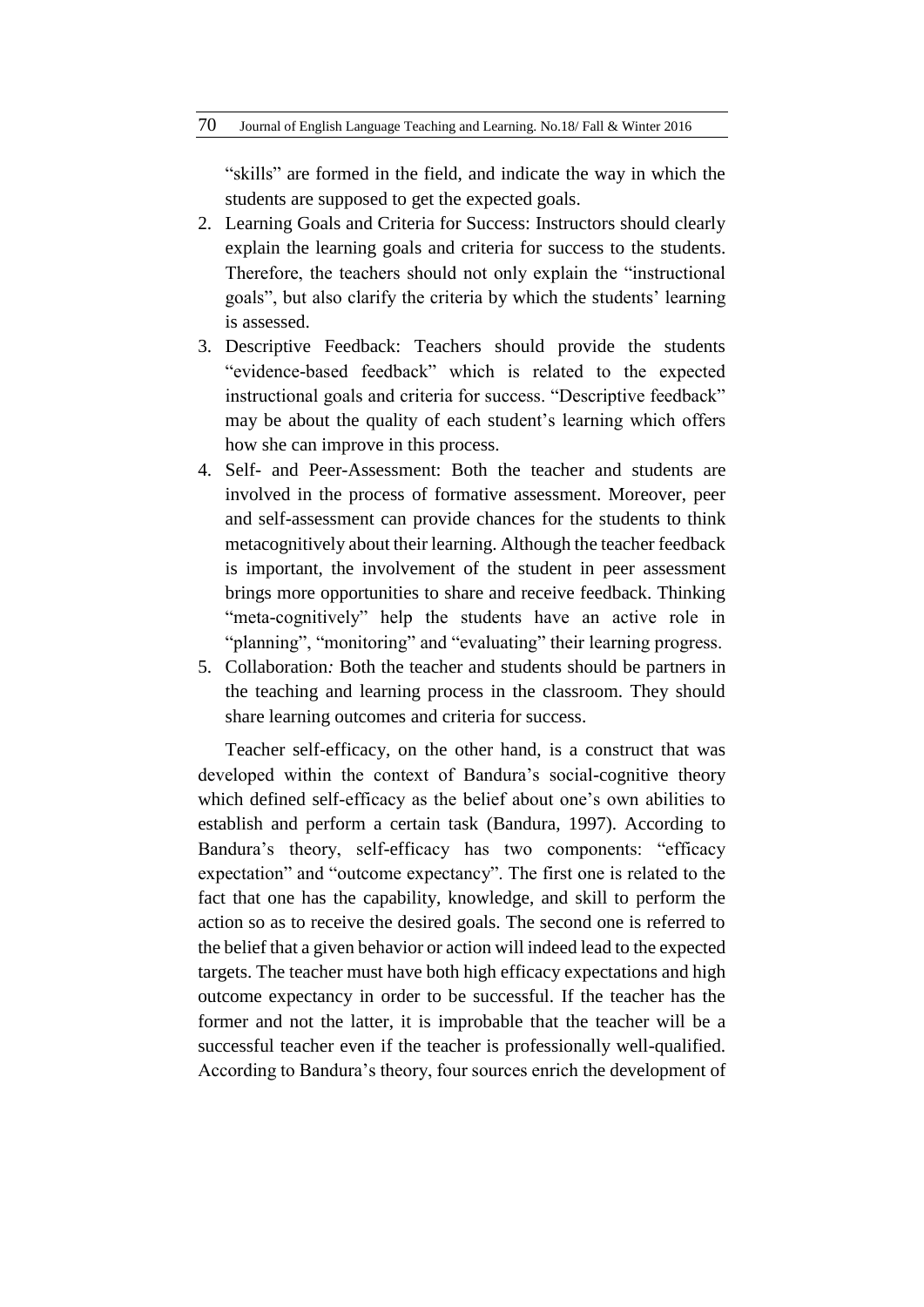high teacher self-efficacy: (a) mastery experiences, (b) vicarious experiences, (c) social persuasion, and (d) physiological and emotional states.

Mastery experiences, as the first leading factor in teacher efficacy, are situations in which the teachers exhibit their own teaching success in order to show that they are capable teachers. "Enacted mastery (teaching) experiences are the most influential source of [self-] efficacy information because they provide the most authentic evidence of whether one can muster whatever it takes to succeed" (Bandura, 1997, p. 80). When the instructors employ teaching activities, they use the result interpretations in order to improve their opinions regarding their ability in conducting similar tasks. The teacher's success in the activities increases their self-efficacy, while the instructor's failure in activities decreases their self-efficacy. Thus, the teachers with low selfefficacy are doubtful regarding their ability in conducting the task. Vicarious experiences, on the other hand, are concerned with observing and modeling successful teachers which may lead to the teachers' high sense of self-efficacy. As to the third prominent factor in teacher efficacy, we can refer to social persuasion, which is related to the encouraging feedback of the colleagues and superiors, improving the teacher's self-efficacy. Finally, the physiological and emotional states of the teacher influence self-efficacy judgments. For instance, the teachers' eagerness and interest may lead to the teaching success; however, stress and anxiety may result in negative judgment of the instructor's knowledge and skill. This is in part what distinguishes teacher self-efficacy, as a broader concept, from teacher confidence. Generally, the teachers' sense of self-efficacy is much more concerned with the emotional states in comparison to teacher confidence as a narrow concept.

### **Method**

### **Participants and Research Setting**

Sixty-one qualified EFL teachers out of a population of 100 English instructors were selected through convenient sampling technique. This group included 31 female and 30 male Iranian teachers whose age range was from 25 to 55. All of them had Master's Degree and were teaching English at different English language institutes in Tehran. Moreover, the instructors' level of experiences varied from 1-20 years. It is worth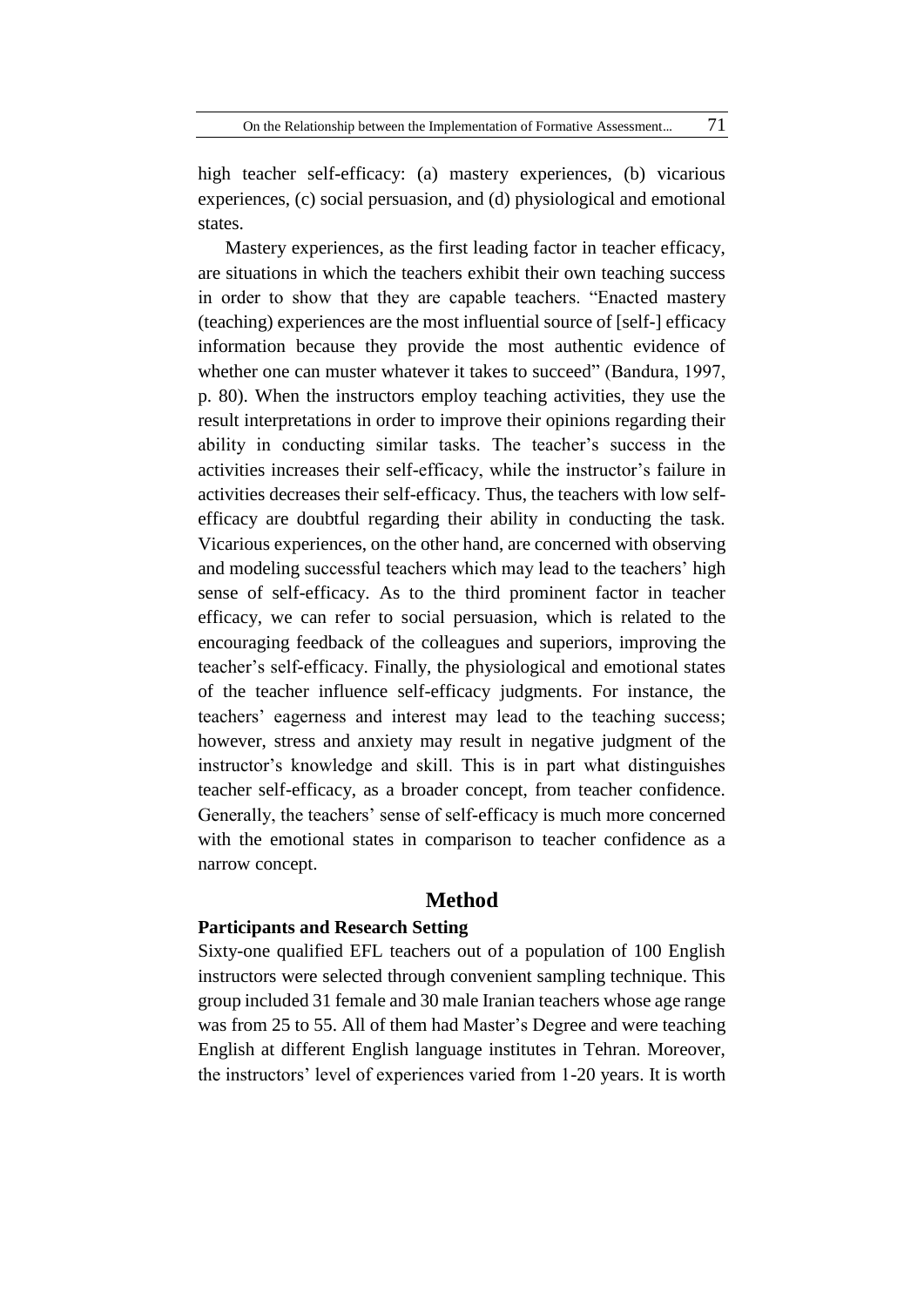mentioning that the EFL teachers, who enjoyed 1 to 5 years of teaching experience, were considered as novice, while those who had more than 5 years of experience were classified as experienced.

#### **Instrumentation**

This study applied two instruments in order to answer the four research questions. The questionnaire booklet included three main parts. The first part contained the demographic information regarding the participants of the study. The second part consisted of formative assessment questionnaire, while the third part represented the questionnaire on teachers' sense of self-efficacy.

#### *Formative Assessment Questionnaire*

This questionnaire begins with the demographic part in which the teachers were supposed to provide information about their name, gender, years of experience, qualifications, type of institution, level of teaching, their learners' age, time of working, and kinds of professional developments they have had before. This questionnaire contains 59 items in which 48 statements are about the use of formative assessment strategies and 11 ones are related to different assessment methods. Moreover, it follows a 5-point Likert scale (from 1=never to 5=always) and is adapted from Qualification and Curriculum Authority (QCA) Assessment for Learning Project (Neesom, 2000). The EFL teachers were supposed to read the statements and circle the number that most closely matches their opinion on the implementation of formative assessment strategies in the classroom. The pilot testing of formative assessment questionnaire was accomplished with 30 participants in order to check the reliability of the questionnaire employed in this study.

### *Teachers' Sense of Self-Efficacy Questionnaire*

This questionnaire includes 24 items about the concept of teachers' sense of self-efficacy. It follows a 5-point likert scale (from 1=never to 5=always) and is adapted from Tschannen-Moran and Hoy (2001). In this questionnaire, the teachers were supposed to read twenty four statements concerning their sense of self-efficacy and mark the number which closely matches their idea concerning their capabilities, feelings, behaviors and abilities. The pilot testing of this questionnaire was done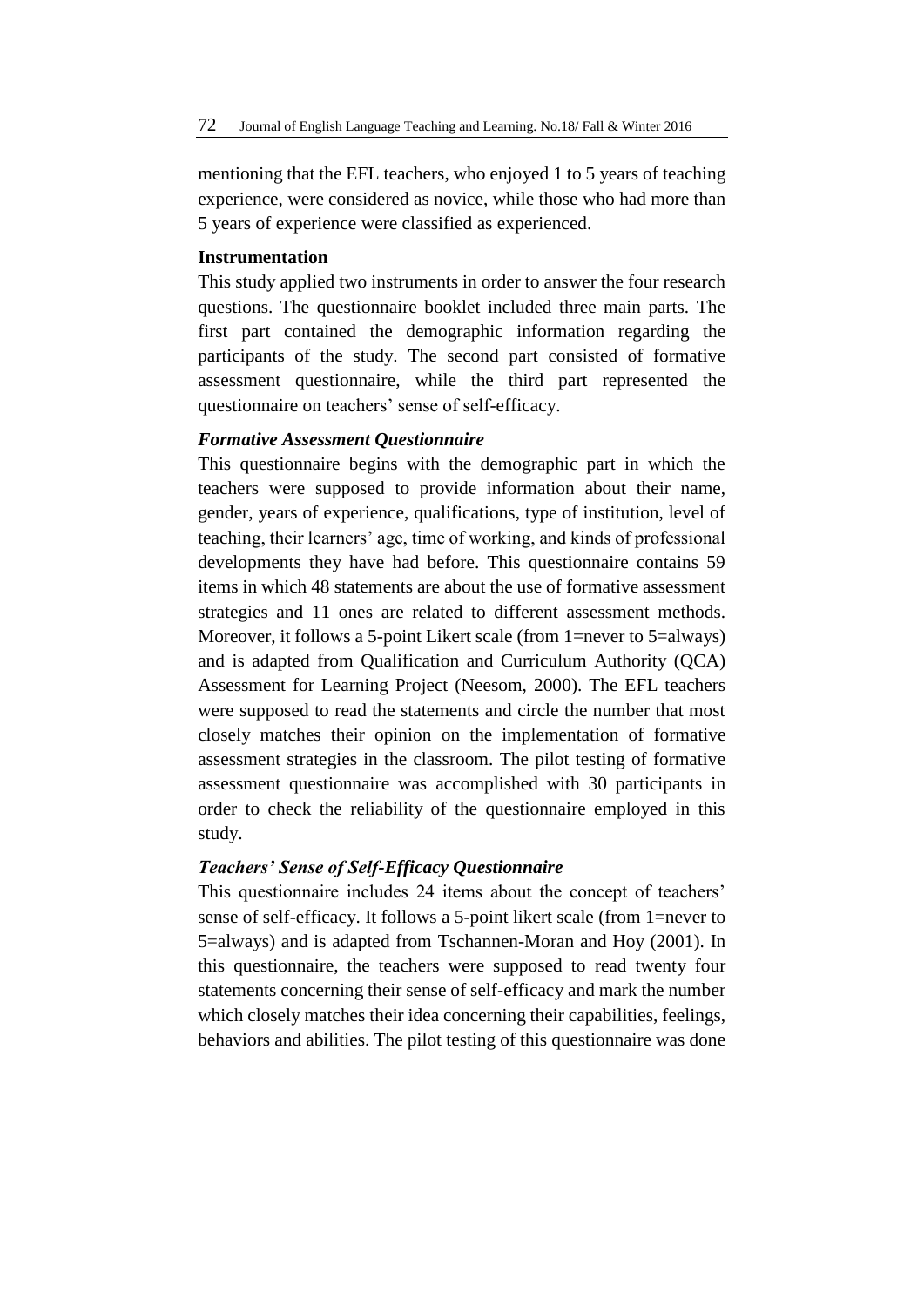on 30 participants in order to check the reliability of this instrument of the study.

#### **Data Collection Procedure**

In this part, all the data collection stages are explained in details. It begins with the pilot testing of both questionnaires of the study. It continues with the full description of administrating both the formative assessment and the teachers' sense of self-efficacy questionnaires.

*Stage One. Pilot Testing:* At the outset of this study, Thirty EFL teachers were chosen in order to participate in the pilot testing of both questionnaires. Cronbach's alpha as a measure of internal consistency was employed to analyze the data. The results indicated that the Formative Assessment Strategies questionnaire enjoys a very high degree of internal consistency or reliability (alpha = .90). In order to measure the reliability of the Self-efficacy questionnaire, another Cronbach's alpha was calculated. The results revealed that the Selfefficacy questionnaire also enjoys a very high degree of internal consistency or reliability (alpha = .91).

*Stage Two. Administration of the Questionnaires:* In order to collect data, the two questionnaires of Formative Assessment Strategies and the Teacher's Sense of Self-efficacy were distributed among EFL instructors of multiple institutions in Tehran. Primarily, a consent letter and a petition were submitted to the institutions to ask for the agreement and cooperation. They were also provided with enough information as to the questionnaire topics, time required, and questionnaire instruction and direction. Among the institutions, one language institute had the most cooperation and most of the teacher respondents were the instructor of that institution. Totally, one hundred teacher respondents cooperated and filled out the questionnaires. However, 61 participants were involved in the main phase of the study.

**Design**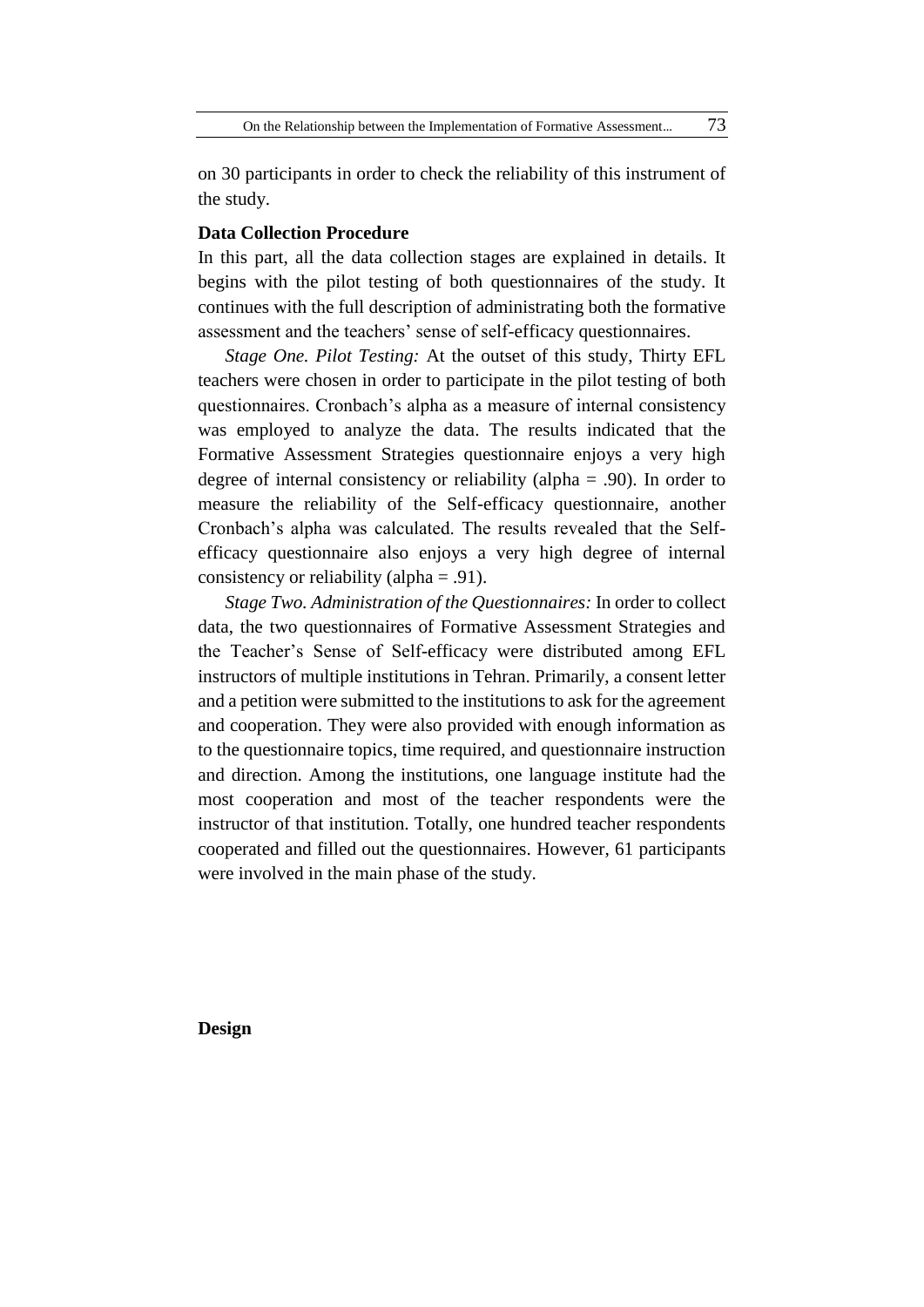According to Best and Kahn (2006), this study employs an ex post facto design to provide answers to the research questions. Best and Kahn (2006), state that "ex post facto designs are used when the researcher does not have control over the selection and manipulation of the independent variables. Moreover, Best and Kahn (2006) argued that ex post facto design has two subsets which are "correlational design" and "criterion group design" (p. 27). "Correlational designs are the most commonly used subset of ex post facto design. In correlational designs, a group of students may give us data on two different variables" (p. 27). Therefore this study conducted the correlational design in order to estimate the relationship between the use of formative assessment strategies and EFL teachers' self-efficacy considering the instructors' gender and level of experience.

#### **Data Analysis**

This study examines four quantitative research questions employing the Statistical Packages for the Social Sciences (SPSS, 20.0). Regarding the data analysis method used for investigating the first question, a Pearson product-moment correlation coefficient was applied in order to explore the relationship between the use of formative assessment strategies and EFL teachers' self-efficacy. Furthermore, an eta correlation was conducted to examine the relationship between the use of formative assessment strategies and EFL teachers' gender. To answer the third research question, one another eta correlation was accomplished to investigate the relationship between the use of formative assessment and EFL teachers' level of experience. Finally, a three-way ANOVA was run so as to scrutinize the interaction between the use of formative assessment strategies, EFL teachers' gender, level of experience, and their self-efficacy.

## **Results**

# **Descriptive Statistics of the Formative Assessment Questionnaire across the Groups**

The participants of the study were administered a formative assessment questionnaire. This section provides the results of descriptive statistics of the formative assessment questionnaire across the main participants of the study. The main participants of the research study include 31 female and 30 male EFL teachers with various levels of teaching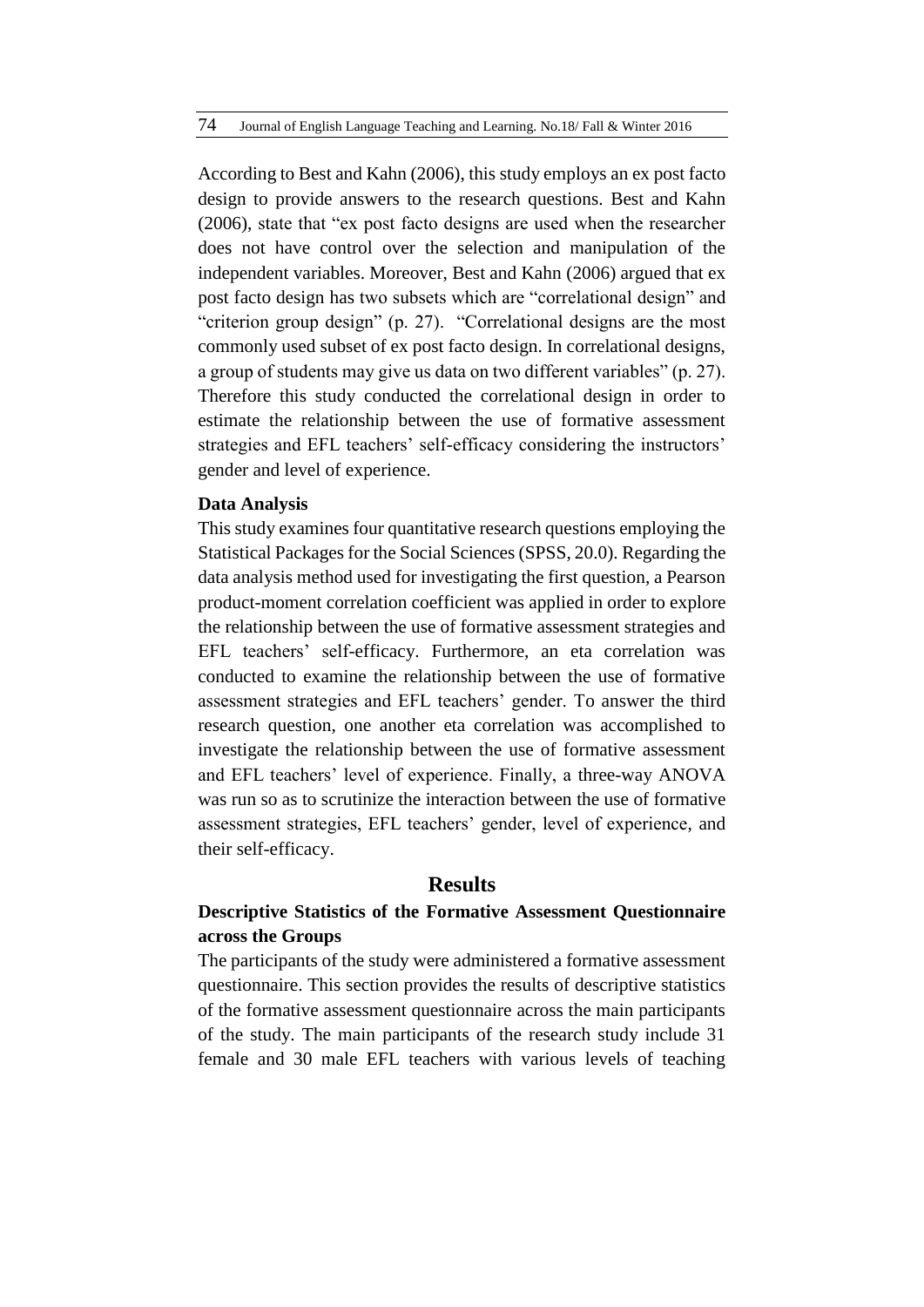experience. Table 1 provides the results of descriptive statistics for the male and female participants in terms of their formative assessment strategies scores. In addition, table 2 presents the results of descriptive statistics of both the experienced and novice teachers in terms of their formative assessment score.

| Gender                     |                       | <b>Statistics</b> |
|----------------------------|-----------------------|-------------------|
| Std. Error                 |                       |                   |
| Male                       | Mean                  | 207.70            |
| 6.10                       |                       |                   |
|                            | <b>Std. Deviation</b> | 33.46             |
|                            | Minimum               | 155.00            |
|                            | Maximum               | 277.00            |
| Formative Strategies Score |                       |                   |
| Female                     | Mean                  | 203.16            |
| 5.76                       |                       |                   |
|                            | Std. Deviation        | 32.11             |
|                            | Minimum               | 144.00            |
|                            | Maximum               | 271.00            |

Table 1. *Descriptive Statistics of the Participants' Formative Assessment Strategy Scores*

As table 1 shows, the mean of the male participants' scores is 207.70 with the standard deviation of 33.46. However, the mean score of the female participants on formative assessment strategy is 203.16 with the standard deviation of 32.11. The results show that the female respondents are apparently of lower formative assessment strategies scores than the males. On the other hand, based on the results, presented in table 2, the novice instructors' mean score is 200.42 with the standard deviation of 22.10. The mean score of the experienced participants on formative assessment strategy is 209.08 with the standard deviation of 38.50.

Table 2. *Descriptive Statistics of the Participants' Formative Assessment Strategy Scores*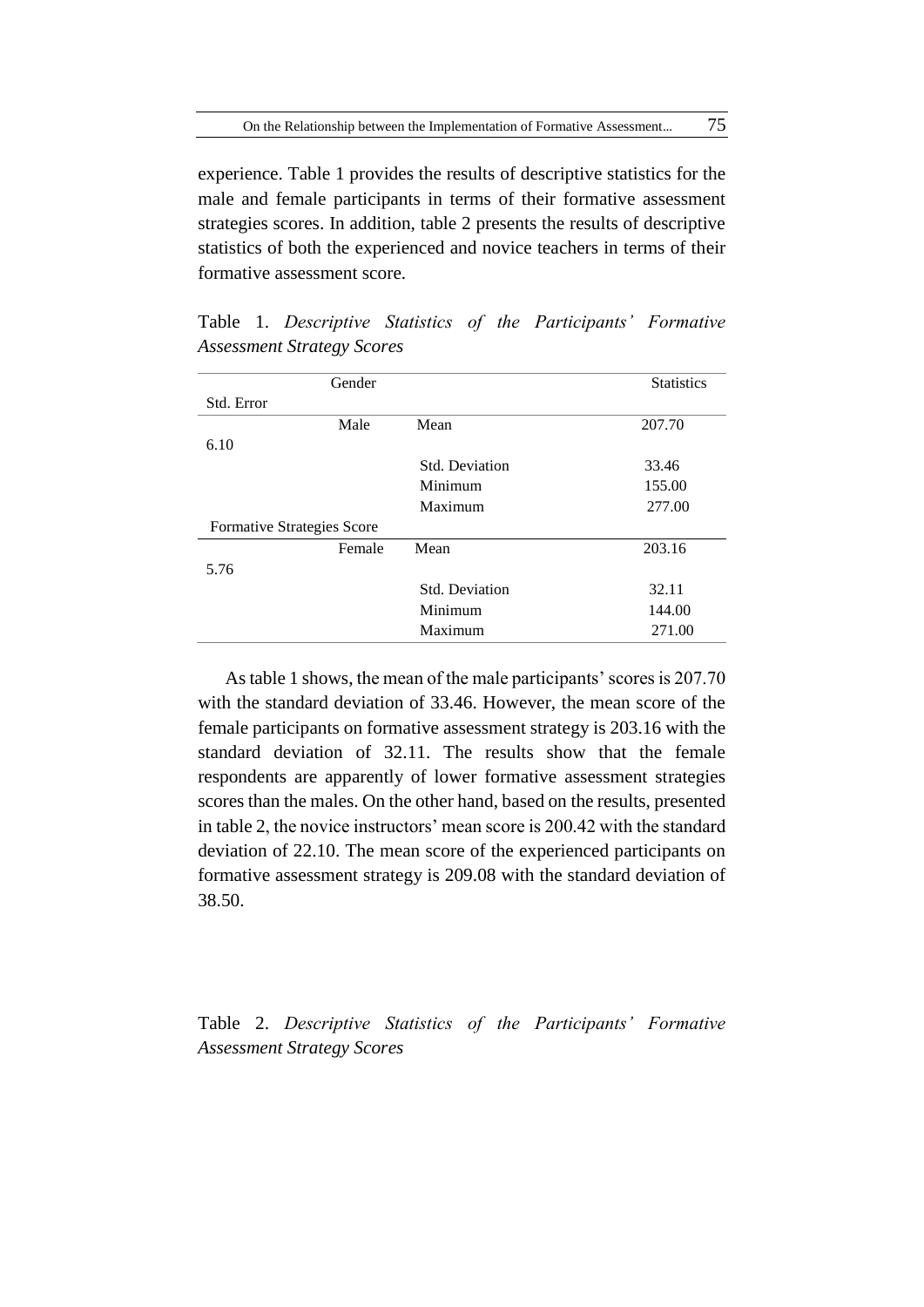76 Journal of English Language Teaching and Learning. No.18/ Fall & Winter 2016

| Experience                 |                       | <b>Statistics</b> | Std. Error |
|----------------------------|-----------------------|-------------------|------------|
| <b>Novice</b>              | Mean                  | 200.42            | 4.33       |
|                            | Std. Deviation        | 22.10             |            |
|                            | Minimum               | 155.00            |            |
|                            | Maximum               | 236.00            |            |
| Formative Strategies Score |                       |                   |            |
| Experienced                | Mean                  | 209.08            | 6.50       |
|                            | <b>Std. Deviation</b> | 38.50             |            |
|                            | Minimum               | 144.00            |            |
|                            | Maximum               | 277.00            |            |

The results show that the novice teachers are apparently of lower formative assessment strategies scores than the experienced teachers.

## **The Results of Pearson's Correlation Used for Investigating the First Research Question**

In order to test the null hypothesis to do with the first research question, a Pearson correlation coefficient was employed. The results in table 3 indicate that the relationship between the two variables is significantly positive  $(r = .677; p < .05)$ .

Table 3. *Pearson Correlations for Formative Assessment Strategy and Teachers' Self-Efficacy Scores*

|                   |                               |                            | Formative        | self-efficacy |
|-------------------|-------------------------------|----------------------------|------------------|---------------|
|                   |                               |                            | strategies score | scores        |
| Spearman's<br>rho | Formative<br>strategies score | Correlation<br>Coefficient | 1.00             | $.67***$      |
|                   |                               | $Sig. (2-tailed)$          |                  | .00           |
|                   |                               | N                          | 61               | 61            |
|                   | self-efficacy<br>scores       | Correlation<br>Coefficient | $.67***$         | 1.00          |
|                   |                               | Sig. (2-tailed)            | .00              |               |
|                   |                               | N                          | 61               | 61            |

\*\*. Correlation is significant at the 0.01 level (2-tailed).

This finding means that the null hypothesis, related to the first research question, was rejected. In other words, there is a statistically significant relationship between the use of formative assessment strategies and EFL teacher's self-efficacy, and the higher self-efficacy scores are, the higher the formative assessment strategies scores will be. The coefficient of determination, which was computed by squaring the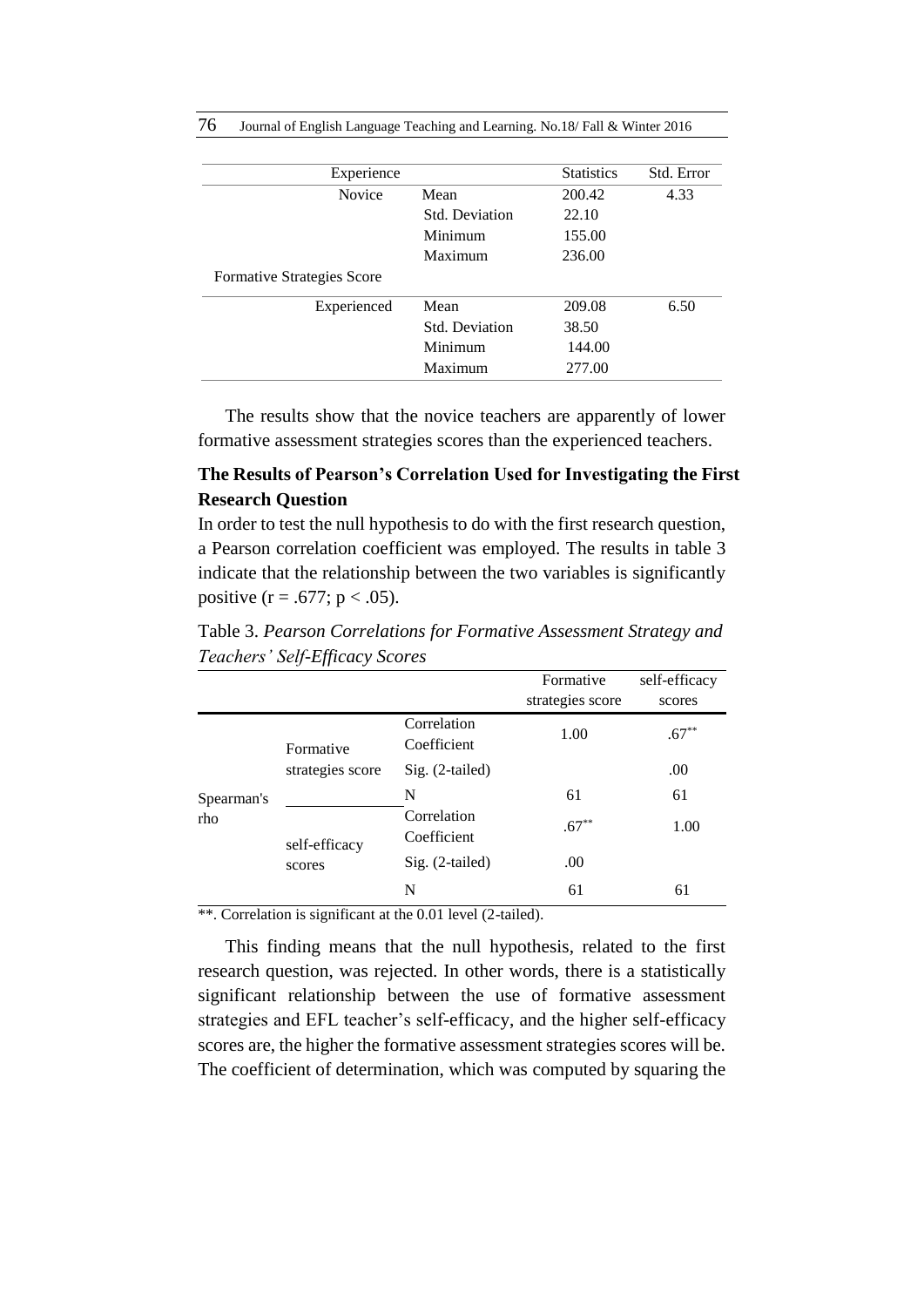Pearson correlation coefficients, is .45. It demonstrates that the effect size is large, showing a 45% common variance between the selfefficacy and formative assessment strategies scores of the teachers.

Since the correlation between the two variables was so high and meaningful, it was decided to examine to what extent it was possible to predict the self-efficacy scores from the formative assessment strategies scores by means of conducting a linear regression analysis. As the data were normally distributed and the relationship between the two variables was quite linear, the assumptions of linear regression analysis were almost met. The regression analysis results indicates that the results are statistically significant;  $F(1,59) = 55.08$ , p < .05, meaning that the regression model overall predicts the self-efficacy scores significantly well.

Afterwards, the Adjusted R Square was computed, which is .47. This means that 47% of the variance in self-efficacy scores is explained by formative assessment strategies scores, which could be considered as a large effect size according to Cohen's guidelines for effect size. The identified equation to understand this relationship could be worked out through Unstandardized Coefficients (i.e. the slope of the best-fit or regression line  $= .29$ ) as follows:

> $Y = 35.46 + (.29 X)$ Where:  $Y \rightarrow$  self-efficacy  $X \rightarrow$  formative assessment strategies

This equation could be used to predict the self-efficacy scores (Y) from formative assessment strategies scores (X); however, one should bear in mind that based on the analyses presented above, only 47% of the variance in the self-efficacy scores is explained by formative assessment strategies scores.

## **The Results of Eta Correlation Used for Investigating the Second Research Question**

In order to test the hypothesis to do with this research question, two statistical strategies were employed. First, the descriptive statistics of both male and female participants, in terms of their formative assessment scores, were calculated and the results showed that the females were apparently of lower formative assessment strategies scores than the male participants. .Afterwards, the normality of the data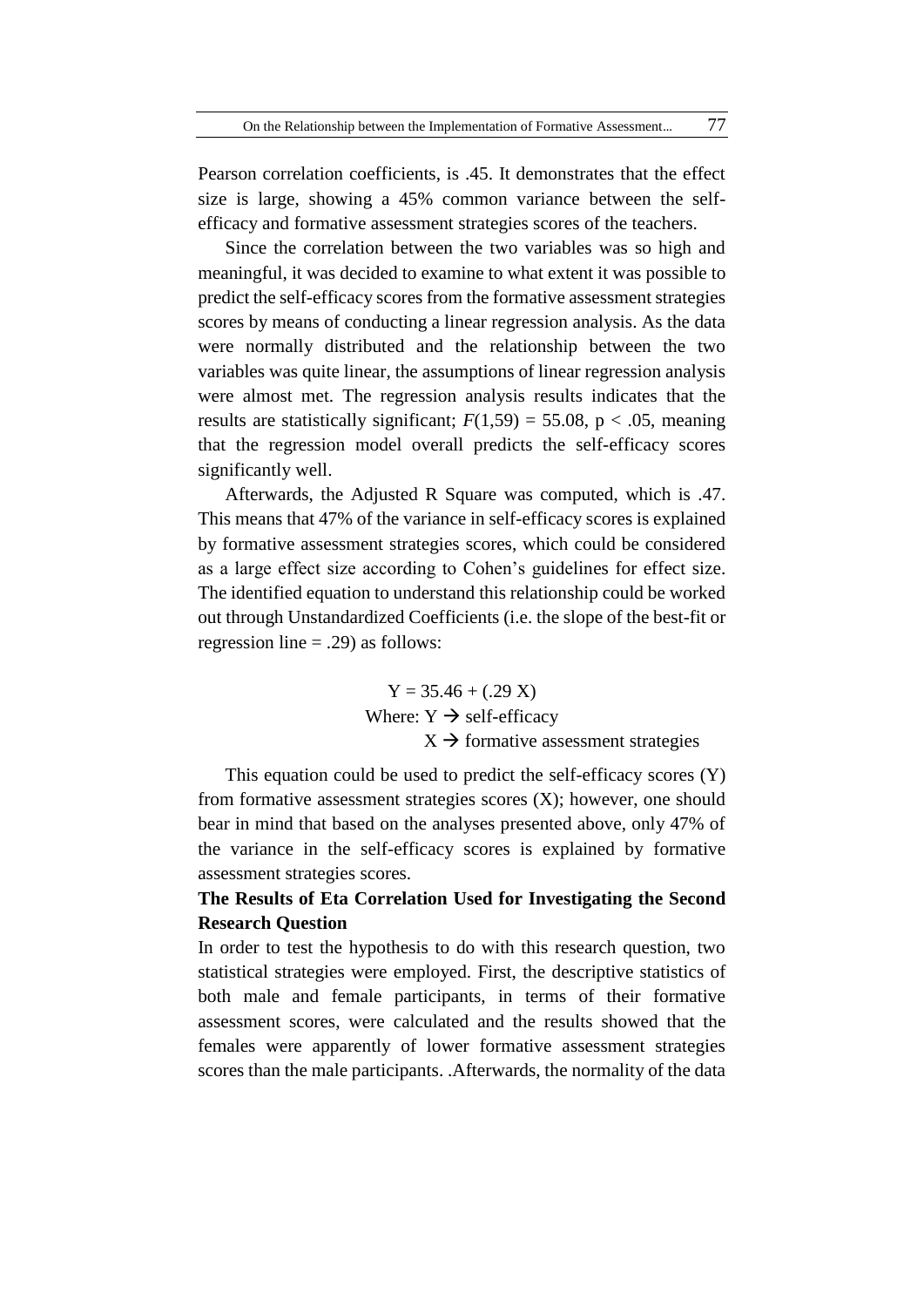was checked employing the Kolmogorov- Smirnov and Shapiro-Wilk tests of normality which showed that the data were normally distributed. Moreover, an eta correlation was conducted to estimate the relationship between the formative assessment scores (the interval variable) and EFL teachers' gender (the categorical variable). The eta results in table 4 show (eta  $= .07$ ), which is quite insignificant.

Table 4. *Directional Measures for Formative Strategies Scores across Gender*

|                         |                                      | Value |
|-------------------------|--------------------------------------|-------|
| Nominal by Interval Eta | Formative strategies score Dependent | .07   |
|                         | Gender Dependent                     | .87   |

It means that the null hypothesis to do with the second research question was supported. To be precise, there is no statistically significant relationship between the use of formative assessment strategies and EFL teachers' gender.

## **The Results of Eta Correlation Used for Investigating the Third Research Question**

In order to test the hypothesis to do with this research question, like what was done for the previous research question, two statistical strategies were employed. First of all, the descriptive statistics, concerning the formative assessment scores and EFL teachers' level of experience, were performed and the results showed that the novice teachers were apparently of lower formative assessment strategies scores than the experienced teachers. Subsequently, the normality of the data was checked employing the Kolmogorov-Smirnov and Shapiro-Wilk tests of normality which showed that the data were normally distributed. Then Eta Correlation Coefficient was accomplished so as to analyze the relationship between the categorical variable (i.e. EFL teachers' level of experience) and the interval variable of this study (i.e. formative assessment strategies scores). Table 5 below reveals the eta results (eta  $=$  .13), which is insignificant.

Table 5. *Directional Measures for Formative Assessment Strategies Scores across Teachers' Level of Experience*

Value

Nominal by Interval Eta Formative strategies score Dependent .13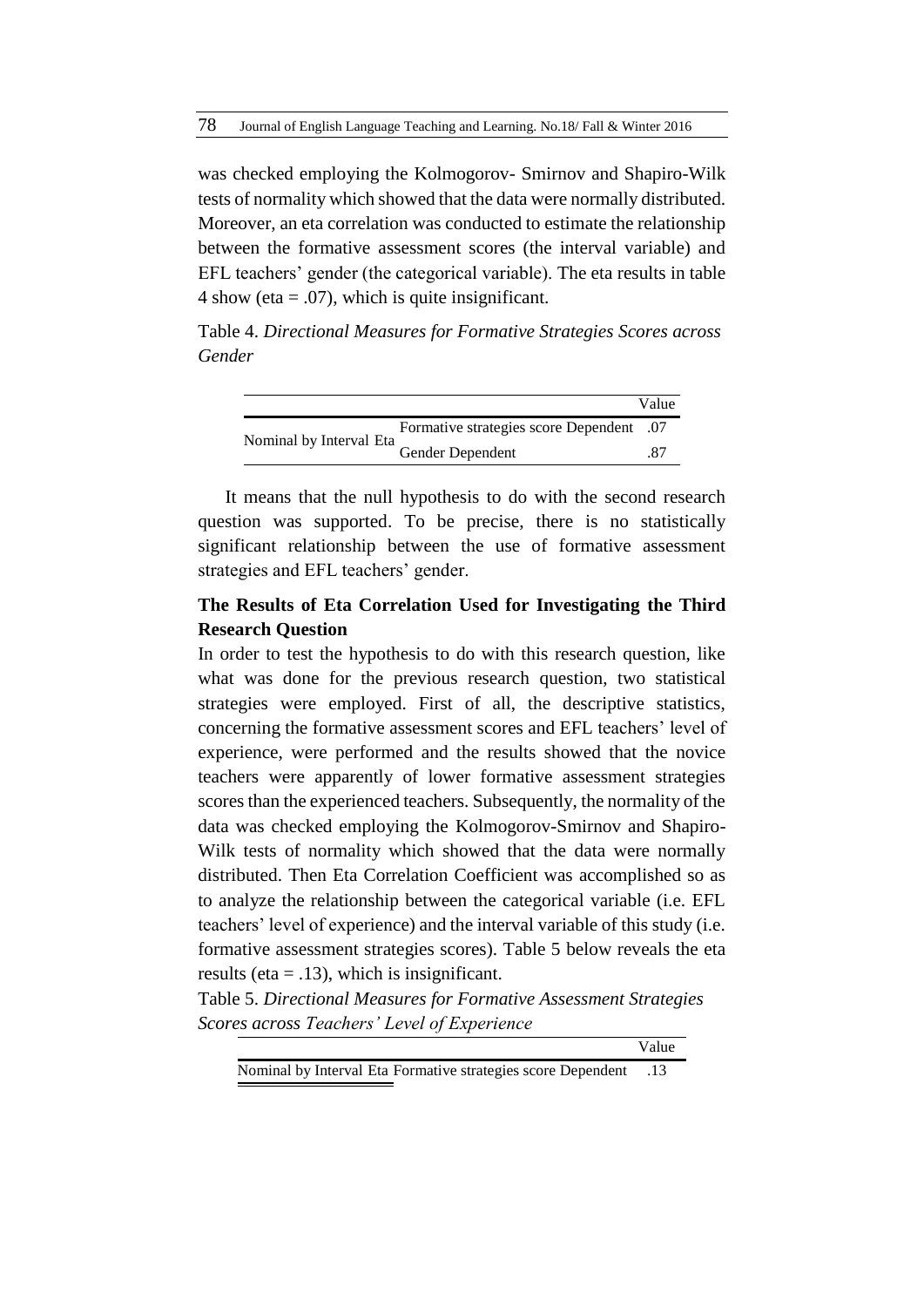| On the Relationship between the Implementation of Formative Assessment |                             |     |  |
|------------------------------------------------------------------------|-----------------------------|-----|--|
|                                                                        |                             |     |  |
|                                                                        | <b>Experience Dependent</b> | 906 |  |

It means that the null hypothesis to do with the third research question was supported. Specifically, there is no statistically significant relationship between the use of formative assessment strategies and EFL teachers' level of experience.

# **The Results of ANOVA Used for Investigating the Fourth Research Question**

This question was concerned with finding an interaction between the independent variables and their effects on the dependent variable of the study. Therefore, a three-way factorial ANOVA (Analysis of Variance) was employed. To this end, all descriptive statistics for all the levels of the independent variables, in terms of formative assessment strategies, were employed. Before running a three-way factorial ANOVA, the homogeneity of variances, as an assumption of factorial ANOVA, was checked. The results of Levene's test indicate that the difference between the variances is not significant ( $p < .05$ ). Moreover, the threeway factorial ANOVA results, in table 6, show in the ninth row that the interaction is not significant ( $p > .05$ ).

| Source                                              | Type III Sum of       | Df             | Mean Square | F       | Sig. |
|-----------------------------------------------------|-----------------------|----------------|-------------|---------|------|
|                                                     | Squares               |                |             |         |      |
| Corrected Model                                     | 32999.12 <sup>a</sup> | 10             | 3299.91     | 5.36    | .00  |
| Intercept                                           | 1102095.70            | 1              | 1102095.70  | 1792.75 | .00  |
| Selfgroup                                           | 15517.12              | $\overline{c}$ | 7758.56     | 12.62   | .00  |
| Experience                                          | 449.56                | 1              | 449.56      | .73     | .39  |
| Gender                                              | 138.13                | 1              | 138.13      | .22     | .63  |
| selfgroup * experience                              | 323.24                | 2              | 161.62      | .26     | .77  |
| selfgroup * gender                                  | 282.57                | $\overline{c}$ | 141.28      | .23     | .79  |
| experience * gender                                 | 1578.81               | 1              | 1578.81     | 2.56    | .11  |
| selfgroup * experience *<br>gender                  | 167.73                | 1              | 167.73      | .27     | .60  |
| Error                                               | 30737.42              | 50             | 614.74      |         |      |
| Total                                               | 2637111.00            | 61             |             |         |      |
| <b>Corrected Total</b>                              | 63736.55              | 60             |             |         |      |
| $\Omega$ P Squared – 518 (Adjusted P Squared – 421) |                       |                |             |         |      |

Table 6. *Tests of Between-Subjects Effects*

a. R Squared = .518 (Adjusted R Squared = .421)

Therefore, the null hypothesis to do with the fourth research question was supported. In other words, there is no interaction between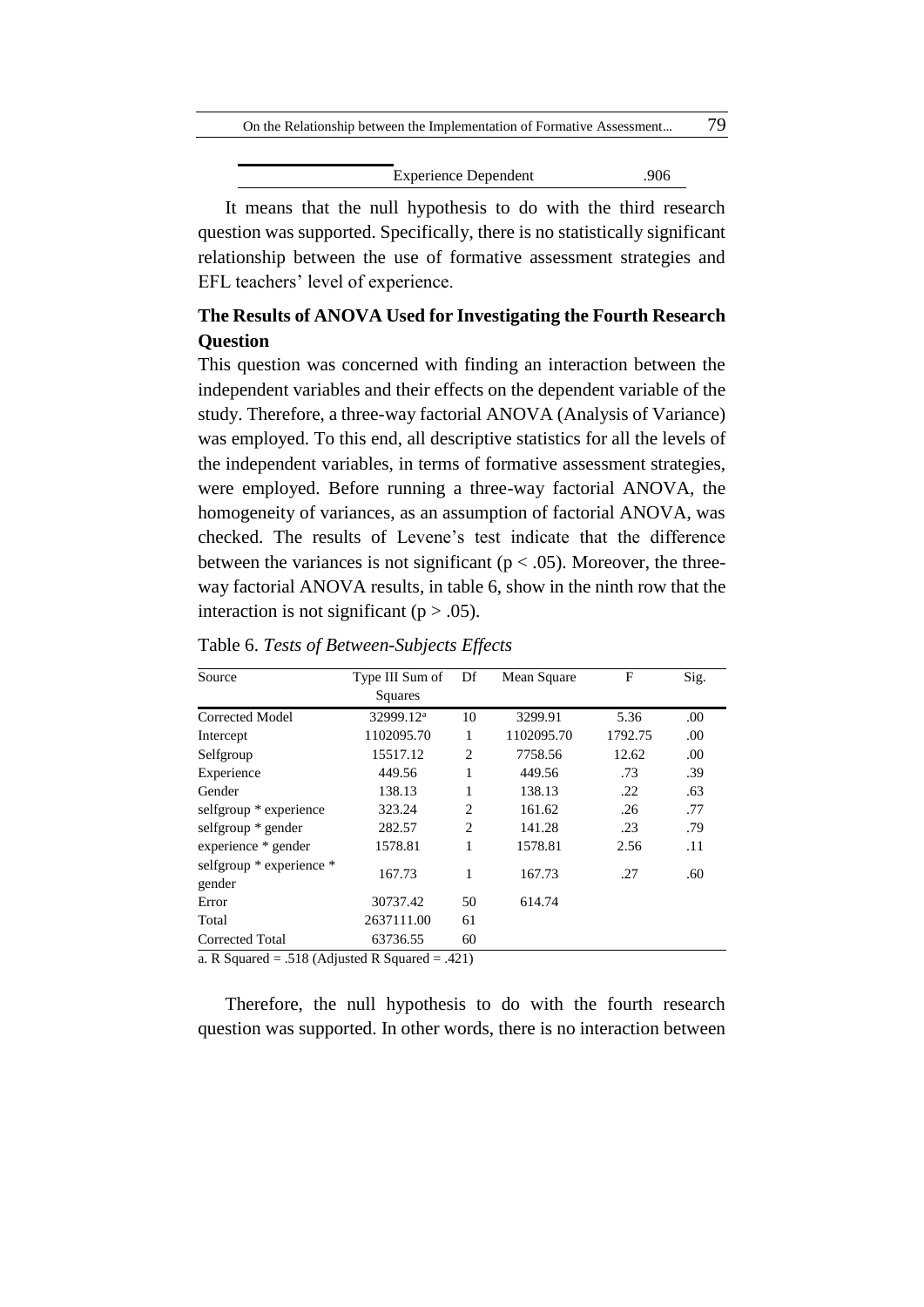formative assessment strategies, EFL teacher's self-efficacy, their gender, and level of experience.

### **Discussion**

Different statistical procedures were employed in order to answer the four research questions of the study. In the first stage, a summary of the findings related to the four research questions is presented. In order to test the research hypotheses of the study, a Pearson product-moment correlation coefficient, Spearman Rho, Eta Correlation Coefficients, and a factorial ANOVA (Analysis of Variance) were run. The collected data was analyzed in order to explore the relationships and interactions between the use of formative assessment strategies, gender, level of experience, and EFL teachers' self-efficacy. Overall, the findings revealed that the null hypothesis related to the first research question was rejected. Therefore, there is a statistically significant positive relationship between the two variables ( $r = .67$ ,  $p < .05$ ). In other words, the higher the teachers' formative assessment strategies scores are, the higher the teacher's self-efficacy scores will be. This finding is consistent with the results of a study conducted by Eufemia (2012), who investigated the relationship between applying formative assessment and the teacher's self-efficacy beliefs. The results of the study revealed that the teachers' use of formative assessment was positively correlated with their self-efficacy in relation to assessment type, assessment knowledge, and effectiveness of assessments.

In order to answer the second research question, an eta correlation coefficient was employed to analyze whether there is a relationship between the use of formative assessment strategies and EFL teachers' gender. The findings demonstrated the eta results (eta  $= .07$ ), which was quite insignificant; therefore, the null hypothesis to do with the second research question was supported. In other words, there is no statistically significant relationship between the use of formative assessment strategies and EFL teachers' gender. This finding is partly in line with that of Brown (2004a), in which there was no statistically significant relationship between the Iranian EFL teachers' conceptions of assessment, gender, and age.

Similarly, there was a study designed by Pishghadam and Shayesteh (2012), whose aim was to analyze the conceptual assessment beliefs of a group of Iranian EFL teachers, grounded on Brown's (2008)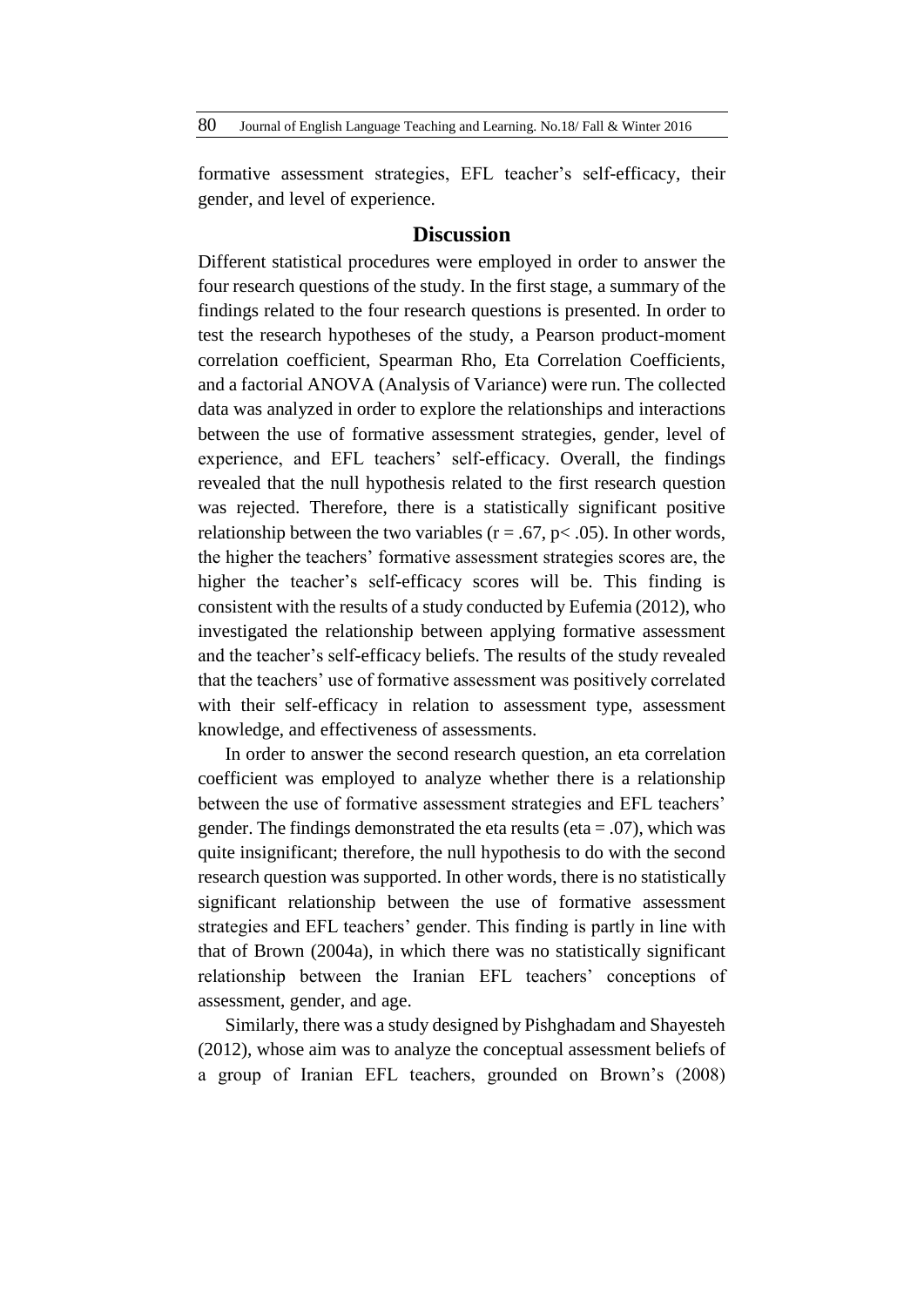classification (i.e. Improvement, School accountability, Student accountability, and Irrelevant). In particular, it examined each of the four assessment concepts with respect to degree, major, gender, age, and experience. The results of correlational analysis revealed that there was no statistically significant relationship between the EFL teachers' assessment perceptions and their gender. On the other hand, Öz (2014) accomplished a study to investigate Turkish teachers' preferences of common assessment methods in English as a foreign language (EFL) classroom and their Assessment for Learning (AFL) strategies. It also examined whether they differed in their AFL strategies according to some variables such as years of teaching experience, gender, and public vs. private school context. The findings of the current study do not support the results of this study which demonstrated differences between the male and female instructors with respect to their perceptions and strategies of AFL, particularly their preferences to use monitoring and/or scaffolding for assessing their students.

Regarding the third research question, another eta correlation was run to investigate whether there is a relationship between the use of formative assessment strategies and EFL teachers' level of experience. The findings indicated the eta results (eta  $= .13$ ) which was insignificant. The results of eta correlation demonstrated that the null hypothesis to do with the third research question was supported, which means that there is no statistically significant relationship between the use of formative assessment strategies and EFL teachers' level of experience. The findings of the study corroborated that of Pishghadam and Shayesteh (2012). They investigated the conceptual assessment beliefs of Iranian EFL teachers, based on the Brown's (2008) classifications, in terms of their degree, major, gender, age, and experience. The results evinced that there was no significant relationship between the different perceptions of assessment and the teachers' level of experience. In contrast, such a result is in conflict with the results of a research directed by  $\ddot{O}z$  (2014), who studied Turkish teachers' preferences of common assessment methods in the English as a foreign language (EFL) classroom and their Assessment for Learning (AFL) strategies. The findings of the study demonstrated that there was a significant difference among EFL teachers in terms of the years of teaching experience.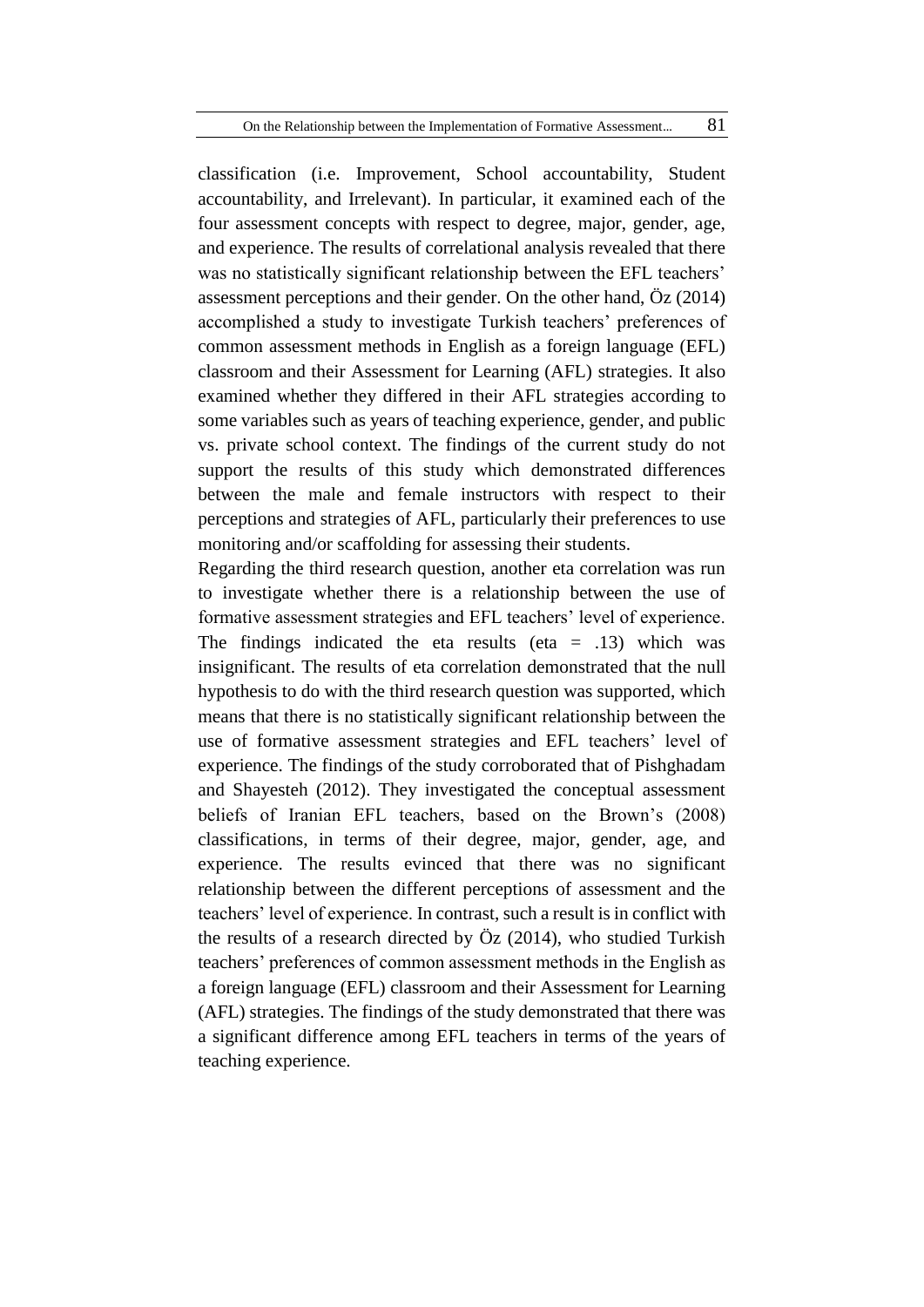82 Journal of English Language Teaching and Learning. No.18/ Fall & Winter 2016

In order to answer the fourth research question, a three-way ANOVA was employed to indicate whether there is an interaction between the use of formative assessment strategies, EFL teacher's selfefficacy, gender, and level of experience. The results showed that the interaction was not significant ( $p > .05$ ). In other words, the null hypothesis to do with the fourth research question was supported. It means that there is no interaction between the EFL teachers' formative assessment strategies, their self-efficacy, gender, and level of experience. To the best of the researcher's knowledge, no study was found in the literature regarding the analysis of the interaction between formative assessment and some variables such as gender and level of experience.

### **Conclusions and Implications**

Various statistical procedures were applied in order to test the null hypotheses related to four research questions. Through data analysis, the researcher came to four major findings. First, the EFL teachers' implementation of different formative assessment strategies was positively correlated with their sense of self-efficacy. It means that the teacher with high self-efficacy apply more formative assessment strategies in comparison to the teacher with low sense of self-efficacy. This finding contributes to the body of knowledge regarding the role of teachers' formative assessment strategies use in promoting classroom instruction. As Smith (2007) claimed, through formative assessment, the teachers are provided with a lot of feedback as to the effectiveness of their instruction and student progress. In particular, such assessment techniques can be a perfect source of information and feedback for the learners and can guide the instructors to modify their teaching practices and make better decisions for their students and the learning activities required.

In addition, no statistically significant relationship was found between the EFL teachers' use of formative assessment strategies and gender. It was concluded that female and male EFL teachers do not vary in their use of formative assessment strategies in the classroom. The findings also revealed that there was no correlation between the EFL teachers' level of experience and their use of formative assessment strategies. It shows that the implementation of formative assessment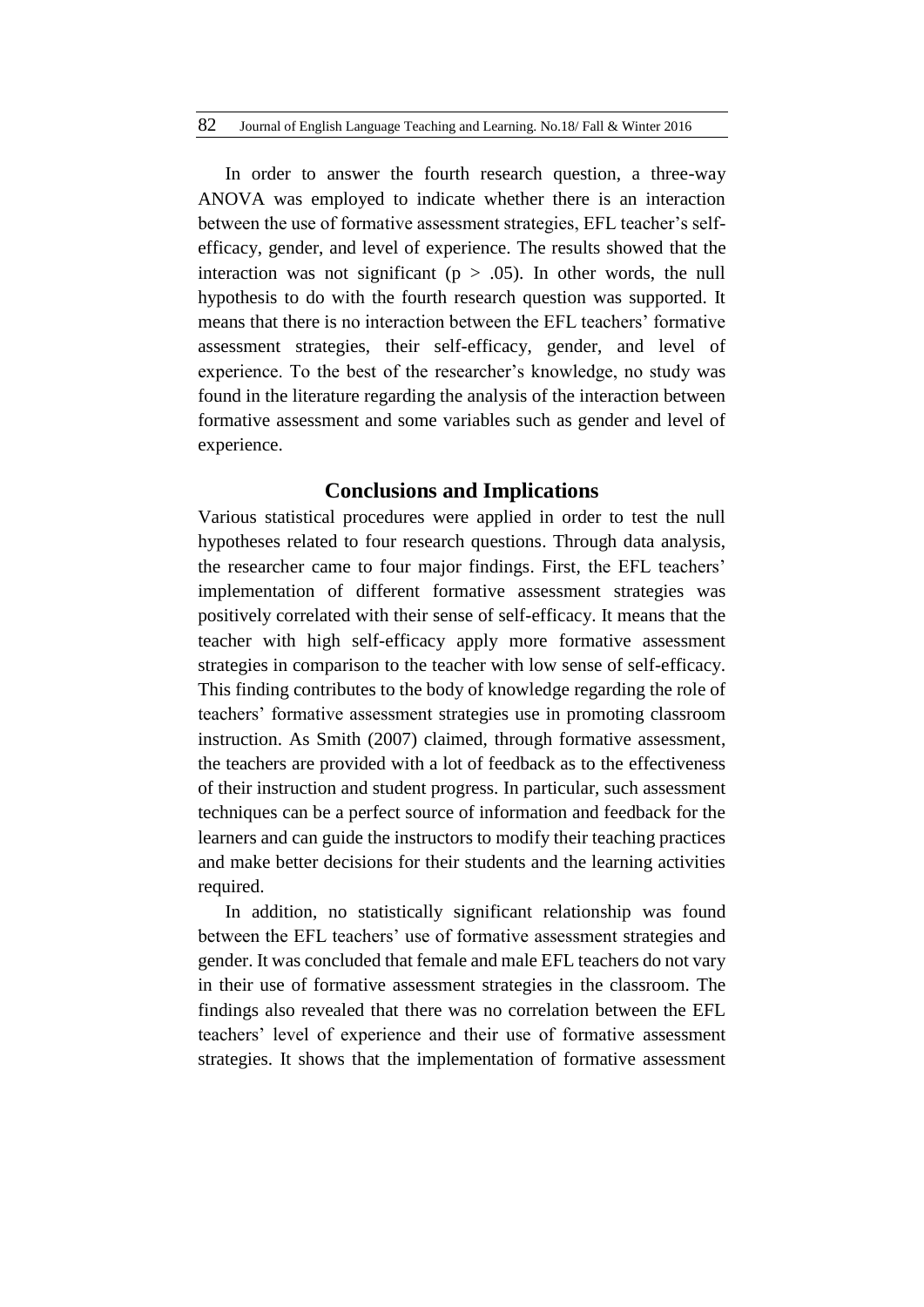strategies in the classroom is not related to the EFL teachers' level of experience. Finally, the results of data analysis showed that there was no interaction between these four variables, including the EFL teachers' use of formative assessment strategies, sense of self-efficacy, gender, and level of experience.

All in all, it can be concluded that the assessment literacy of teachers, mainly in the domain of formative assessment strategies use can have a lot of advantages for developing the EFL teacher' sense of efficacy irrespective of their gender and level of experience. According to Lukin, Bandalos, Eckhout, and Mickelson (2004), assessment literacy can have a lot of positive influences on the teachers' confidence, knowledge, and skills in the significant areas of assessment. Moreover, Bol (2004) and Bol, Ross, Nunnery, and Alberg (2002) claimed that accountability has boosted the need for teachers to plan suitable assessment for pedagogical purposes so as to become confident data generators. Therefore, there is an immediate need for the teachers to promote their assessment literacy.

Applying these formative assessment strategies may help the EFL teachers to understand the process of learning and develop their personal insight in relation to the students' learning. It seems that applying these strategies can help the teacher notice how the pedagogical approach is going, which may have a positive influence on their ability to teach as well. In fact, it is important that the teachers become well acquainted with the purpose of assessment in a more meaningful manner and use it to guide their instruction. Specifically, they must clearly distinguish between assessment for learning and assessment of learning. Likewise, teachers require to understand that the value of formative assessment tools lies in their ability to provide ongoing results to guide their instruction. Additionally, they must see how assessment for learning can have an impact on the teaching and learning in classroom and on students' success in high-stakes tests. All EFL teachers need to assess the learners in order to check their progress and level of understanding. In fact, the implementation of these formative assessment strategies, including self-revision, feedback, self and peer-assessment, and rubrics, helps the teachers promote their sense of self-efficacy.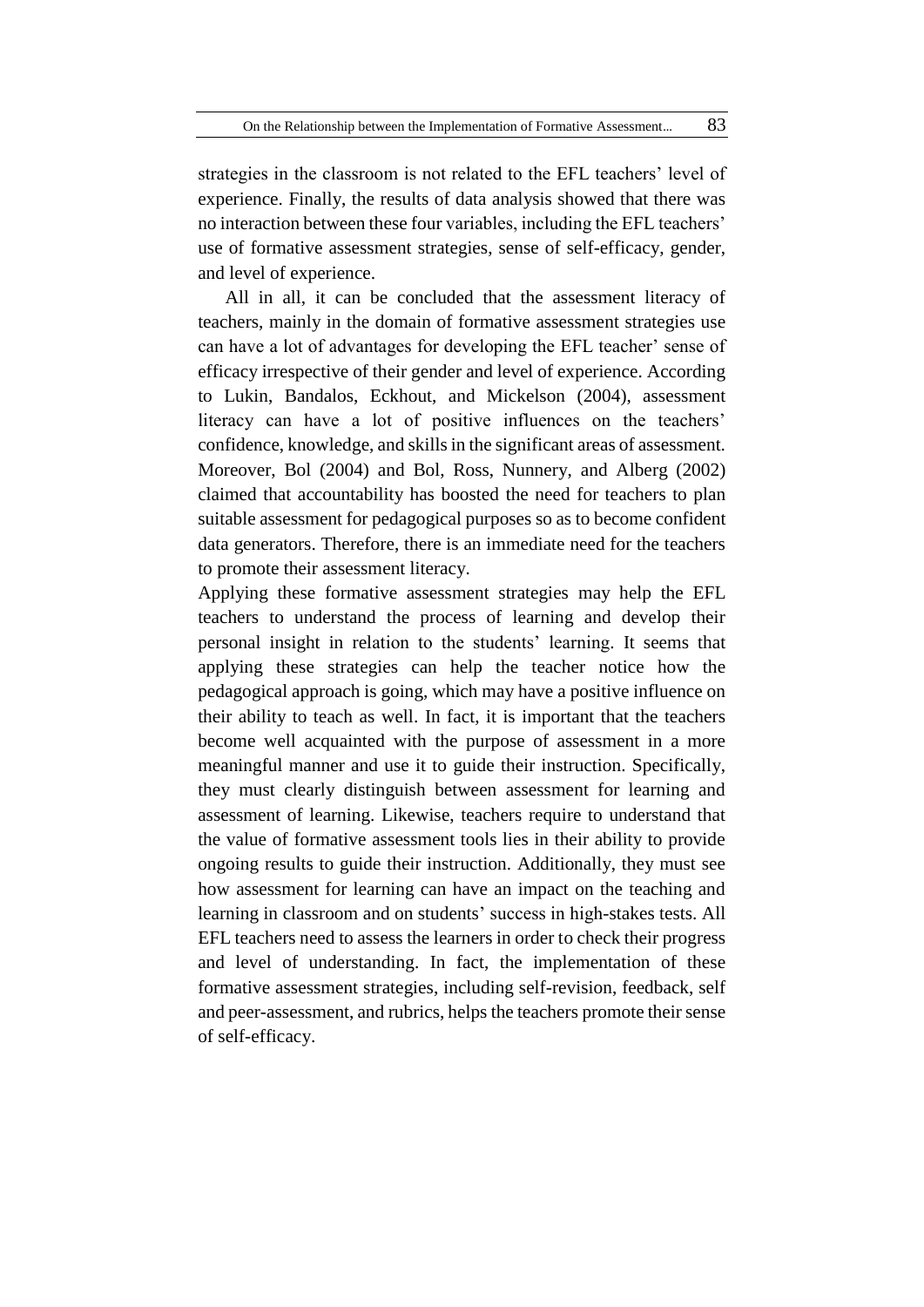Future research studies can examine the role of various professional development courses in promoting the teachers' implementation of formative assessment strategies by comparing the teachers' use of these strategies before and after receiving such instruction. In future investigations, it might be possible to examine the effect of teachers' use of formative assessment strategies on the learners' development of listening, speaking, reading, and writing skills. Finally, the design of the study can change focusing on mixed methods research design in order to add much more details and provide a comprehensive picture of the findings of this research.

#### **References**

- Allinder, R. M. (1995). An examination of the relationship between teacher efficacy and curriculum-based measurement and student-achievement. *Remedial and Special Education*, *16*(4), 247-254. http://dx.doi.org/10.1177/074193259501600408
- Bandura, A. (1997). *Self-efficacy: The exercise of control*. New York: W.H. Freeman.
- Best, J. W., & Kahn, J. V. (2006). *Research in education*. Tenth edition. Boston: Pearson Education.
- Black, P., & Wiliam, D. (1998). Assessment and classroom learning. *Assessment in Education: Principals, Policy, and Practice, 5*(1), 7-74. http://dx.doi.org/10.1080/0969595980050102
- Black, P., & William, D. (1998b). Inside the black box: Raising standards through classroom assessment. *Phi Delta Kappan, 80*(2), 139-148.
- Black, P., Harrison, C., Lee, C., Marshall, B., & Wiliam, D. (2004). Working inside the black box: Assessment for learning in the classroom. *Phi Delta Kappan*, *86*(1), 9-21. <http://dx.doi.org/10.1177/> 003172171009200119
- Bloom, B. S. (1977). Favorable learning conditions for all. *Teacher, 95*(3), 22-28.
- Bloom, B. S., Hastings, J. T., & Madaus, G. F. (1971). *Handbook on formative and summative evaluation of student learning*. New York: McGraw-Hill.
- Bol, L. (2004). Teachers' assessment practices in a high-stakes testing environment. *Teacher Education and Practice*, 17(2), 162-181.
- Bol, L., Ross, S., Nunnery, J., & Alberg, M. (2002). A comparison of teachers' assessment practices in school restructuring models by year of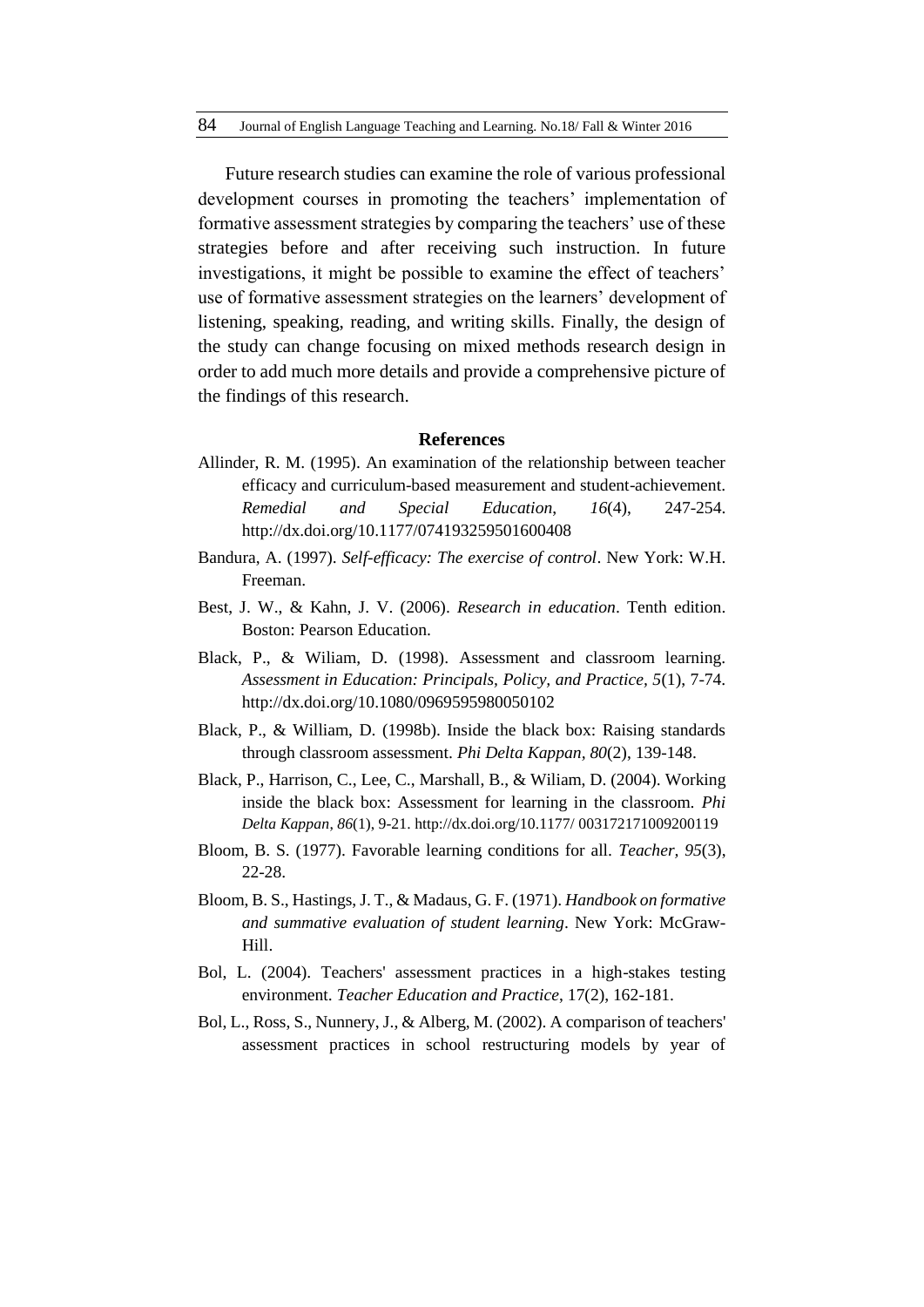implementation. *Journal of Education for Students Placed at Risk*, 7(4), 407-423. http://dx.doi.org/10.1207/S15327671ESPR0704\_3

- Brown, G. T. L. (2004a). Teachers' conceptions of assessment: Implications for policy and professional development. *Assessment in Education: Policy, Principles and Practice, 11*(3), 301-318. http://dx.doi.org/10.1080/0969594042000304609
- Brown, G. T. L. (2008). *Conceptions of assessment: Understanding what assessment means to teachers and students*. New York: Nova.
- Council of Chief State School Officers (CCSSO, 2008). *Educational leadership policy standards (ISLLC)*. Washington, DC: Council of Chief State School Officers.
- Doig, B. (2006). Large-scale mathematics assessment: Looking globally to act locally. *Assessment in Education: Principles, policy and practice, 13*(3), 265-288.http://dx.doi.org/10.1080/09695940601035403
- Eufemia, F. (2012). *The relationship between formative assessment and teachers' self-efficacy*. Ph.D. Thesis. University of Florida.
- FAST SCASS. (2008). *Attributes of effective formative assessment*: A work product coordinated by Sarah McManus, NC Department of Public Instruction, for the Formative Assessment for Students and Teachers (FAST) Collaborative. Washington, DC: Council of Chief State School Officers.
- Heritage, M. (2007). Formative assessment: What do teachers need to know and do? *Phi Delta Kappan*, *89*(2), 140-145. [http://dx.doi.org](http://dx.doi.org/) /10.1177/003172170708900210
- Heritage, M. (2010). *Formative assessment: Making it happen in the classroom*. Thousand Oaks, Calif.: Corwin.
- Heritage, M., & Niemi, D. (2006). Toward a framework for using student mathematical representations as formative assessment. *Educational Assessment*, *11*(3), 265-282. http://dx.doi.org/10.1080/10627197. 2006.9652992
- IBM Corp. (2011). *IBM SPSS Statistics for Windows, Version 20.0*. Armonk, NY: IBM.
- Kirton, A., Hallam, S., Peffers, J., Robertson, P., & Stobart, G. (2007). Revolution, evolution or a trojan horse? Piloting assessment for learning in some Scottish primary schools. *British Educational ResearchJournal, 33*(4), 615-627 .http://dx.doi.org /10.1080/ 01411920701434136